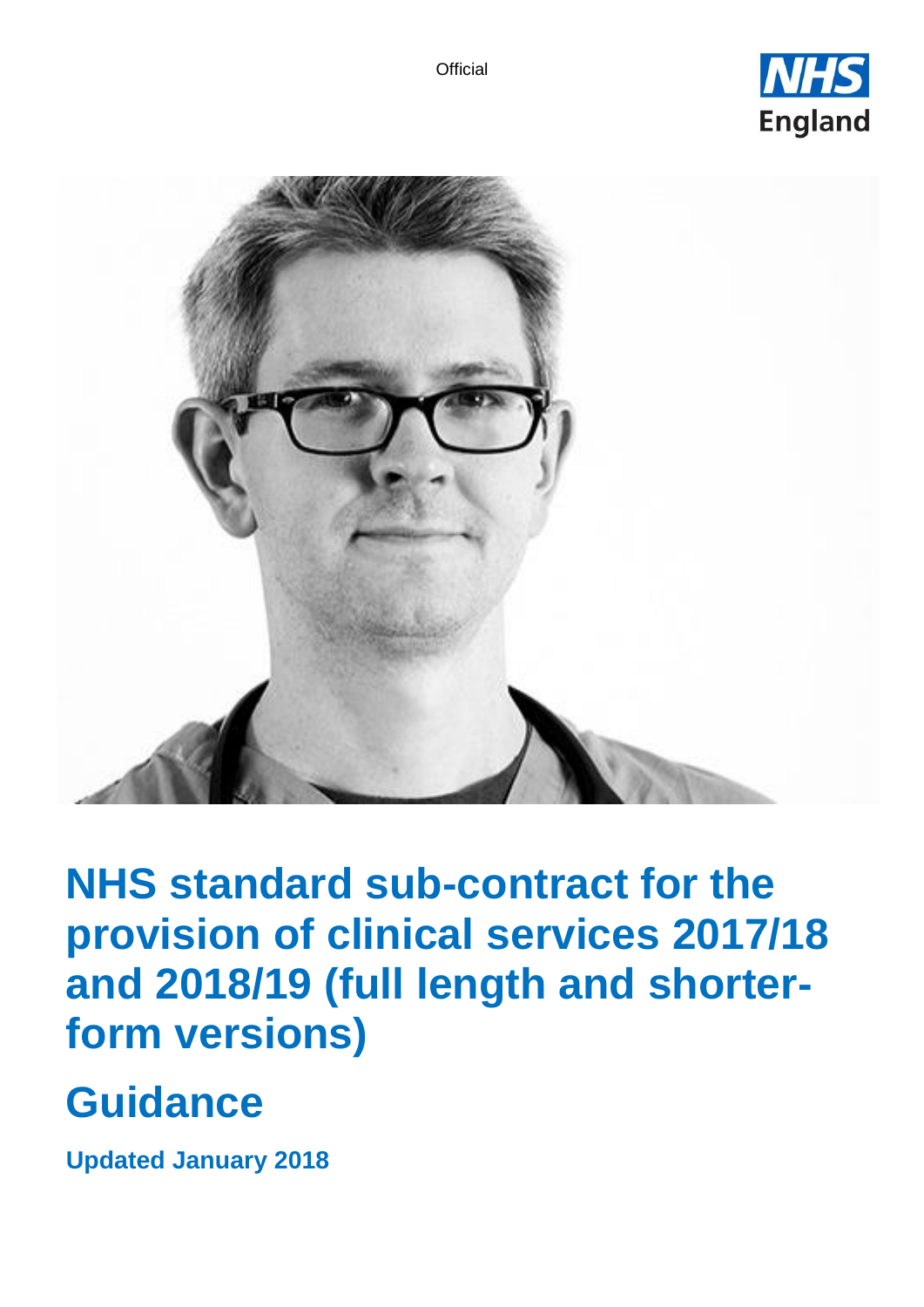# **NHS standard sub-contract for the provision of clinical services 2017/18 and 2018/19 (full length and shorter-form versions)**

# **Guidance (updated January 2018)**

| Version number:  |                                                                                        |
|------------------|----------------------------------------------------------------------------------------|
| First published: | January 2018                                                                           |
| Prepared by:     | <b>NHS Standard Contract Team</b><br><b>NHS England</b><br>nhscb.contractshelp@nhs.net |
| Classification:  | Official                                                                               |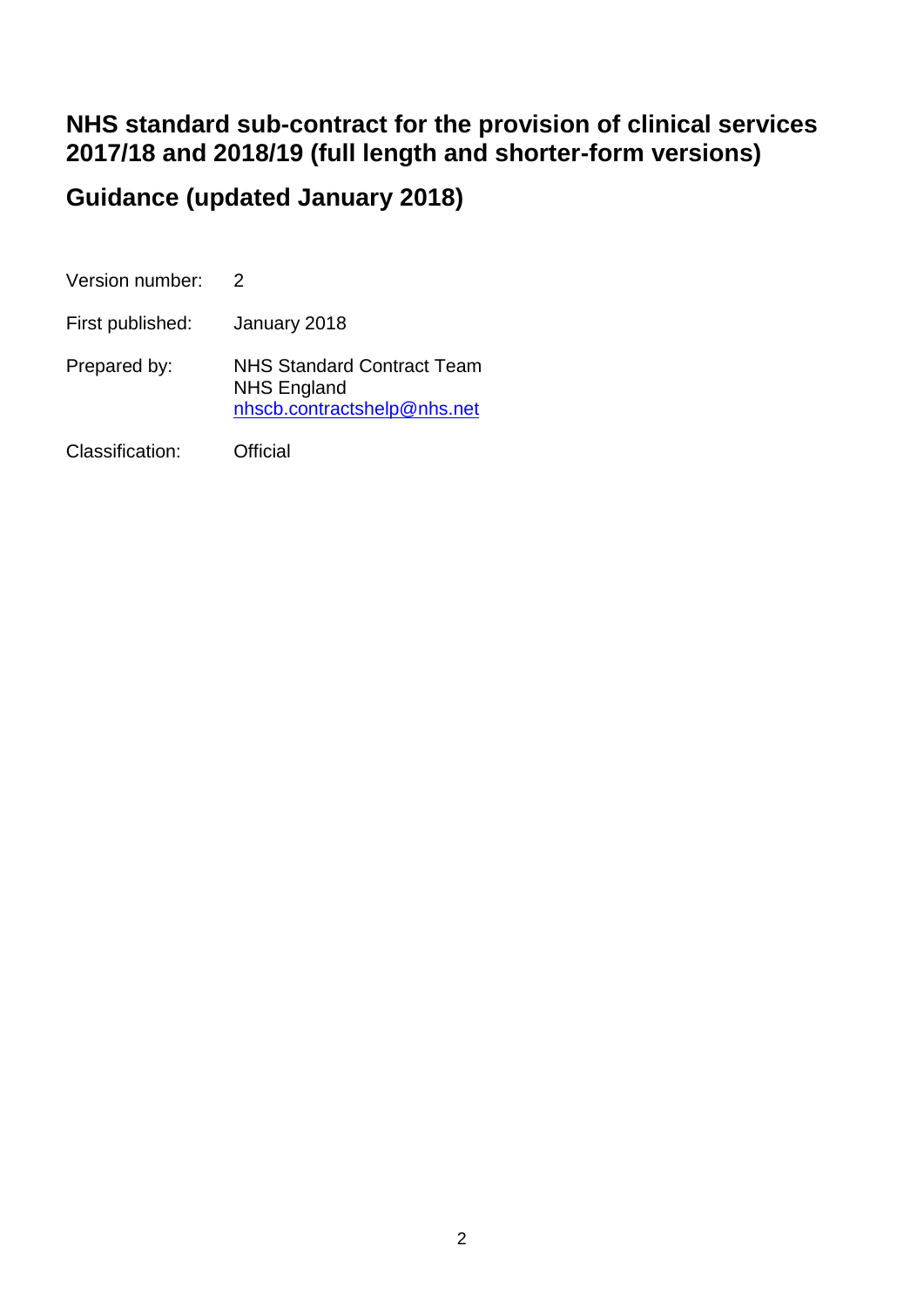# **NHS England INFORMATION READER BOX**

| <b>Directorate</b> |                            |                               |
|--------------------|----------------------------|-------------------------------|
| Medical            | Operations and Information | Specialised Commissioning     |
| Nursing            | Trans. & Corp. Ops.        | <b>Commissioning Strategy</b> |
| <b>Finance</b>     |                            |                               |

| <b>Publications Gateway Reference:</b><br>07642                                                                                                                                                                                                                                                                                                                                                        |
|--------------------------------------------------------------------------------------------------------------------------------------------------------------------------------------------------------------------------------------------------------------------------------------------------------------------------------------------------------------------------------------------------------|
| Guidance                                                                                                                                                                                                                                                                                                                                                                                               |
| NHS Standard Sub-contract for the Provision of Clinical Services<br>2017/18 and 2018/19 (full length and shorter form versions) - Guidance                                                                                                                                                                                                                                                             |
| NHS Standard Contract Team                                                                                                                                                                                                                                                                                                                                                                             |
| 29 January 2018                                                                                                                                                                                                                                                                                                                                                                                        |
| Care Trust CEs, Foundation Trust CEs, NHS Trust CEs, Other<br>providers of NHS services (IS providers, third sector providers)                                                                                                                                                                                                                                                                         |
|                                                                                                                                                                                                                                                                                                                                                                                                        |
| This guidance accompanies the NHS Standard Sub-Contract for the<br>Provision of Clinical Services 2017/18 and 2018/19 (full length and<br>shorter-form versions). The template sub-contracts are not mandatory<br>but are made available for providers to use when sub-contracting clinical<br>services under a full length or shorter-form NHS Standard Contract 2017-<br>19 (January 2018 editions). |
| Template Sub-Contracts for the provision of clinical services (for use<br>with NHS Standard Contract (full length and shorter-form) 2017/18 and<br>2018/19)(January 2018 editions)                                                                                                                                                                                                                     |
| NHS Standard Sub-Contract for the provision of clinical services<br>2017/18 and 2018/19 (full length and shorter form versions) - Guidance                                                                                                                                                                                                                                                             |
| Update sub-contracts if required. Use January 2018 editions for sub-<br>contracts commencing 1 February 2018.                                                                                                                                                                                                                                                                                          |
| From 1 February 2018                                                                                                                                                                                                                                                                                                                                                                                   |
| <b>NHS Standard Contract Team</b><br>Quarry House 4E64<br>Quarry Hill<br>Leeds<br>LS27UE<br>nhscb.contractshelp@nhs.net                                                                                                                                                                                                                                                                                |
|                                                                                                                                                                                                                                                                                                                                                                                                        |

# **Document Status**

This is a controlled document. Whilst this document may be printed, the electronic version posted on the intranet is the controlled copy. Any printed copies of this document are not controlled. As a controlled document, this document should not be saved onto local or network drives but should always be accessed from the intranet.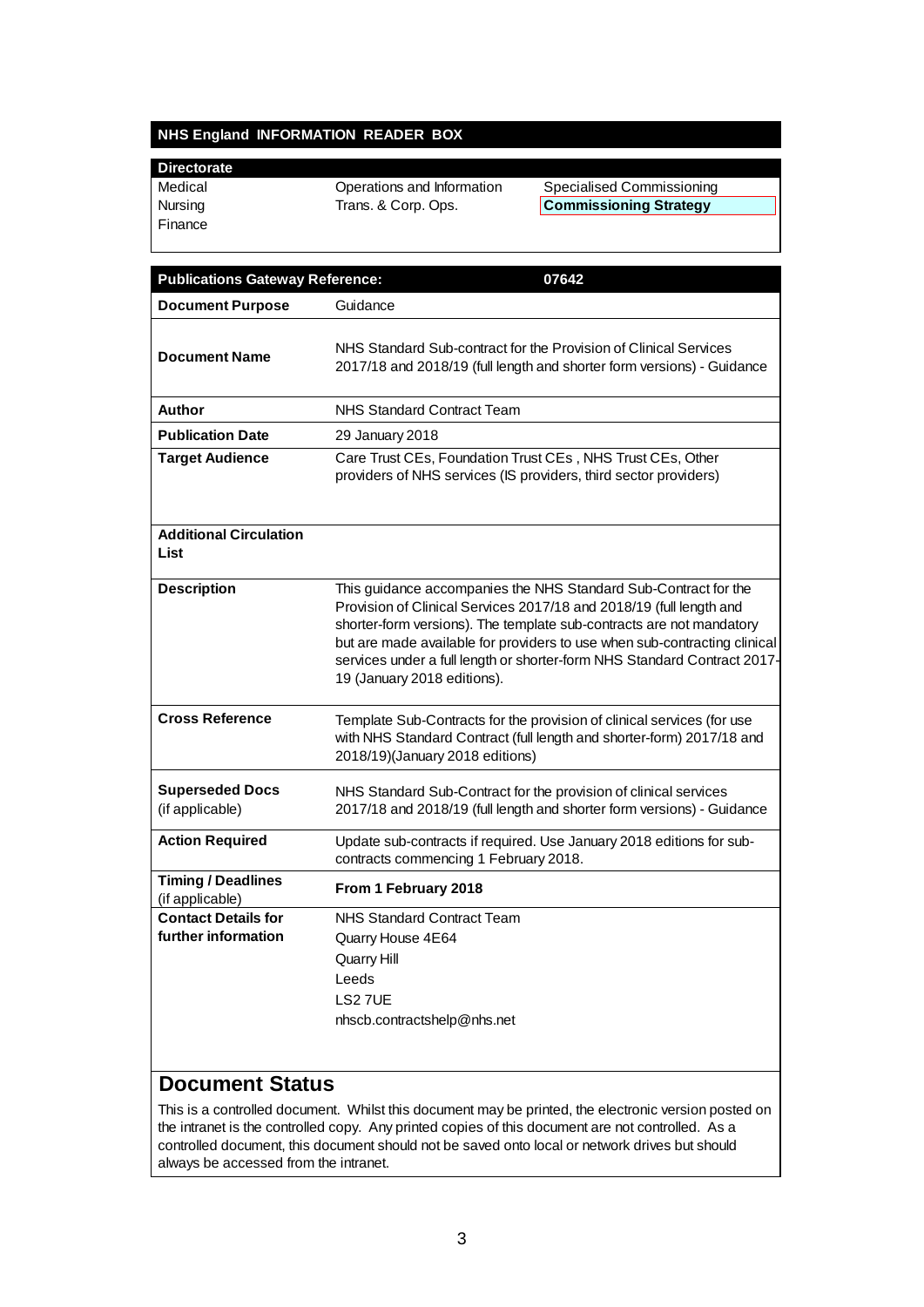# **Contents**

- 
- How to read the Sub-Contract
- [Introduction](#page-4-0)<br>
2 How to read<br>
3 Timeframes<br>
4 Kev topics in [Timeframes and notice periods](#page-19-0)
- [Key topics in the NHS Standard Contract](#page-24-0)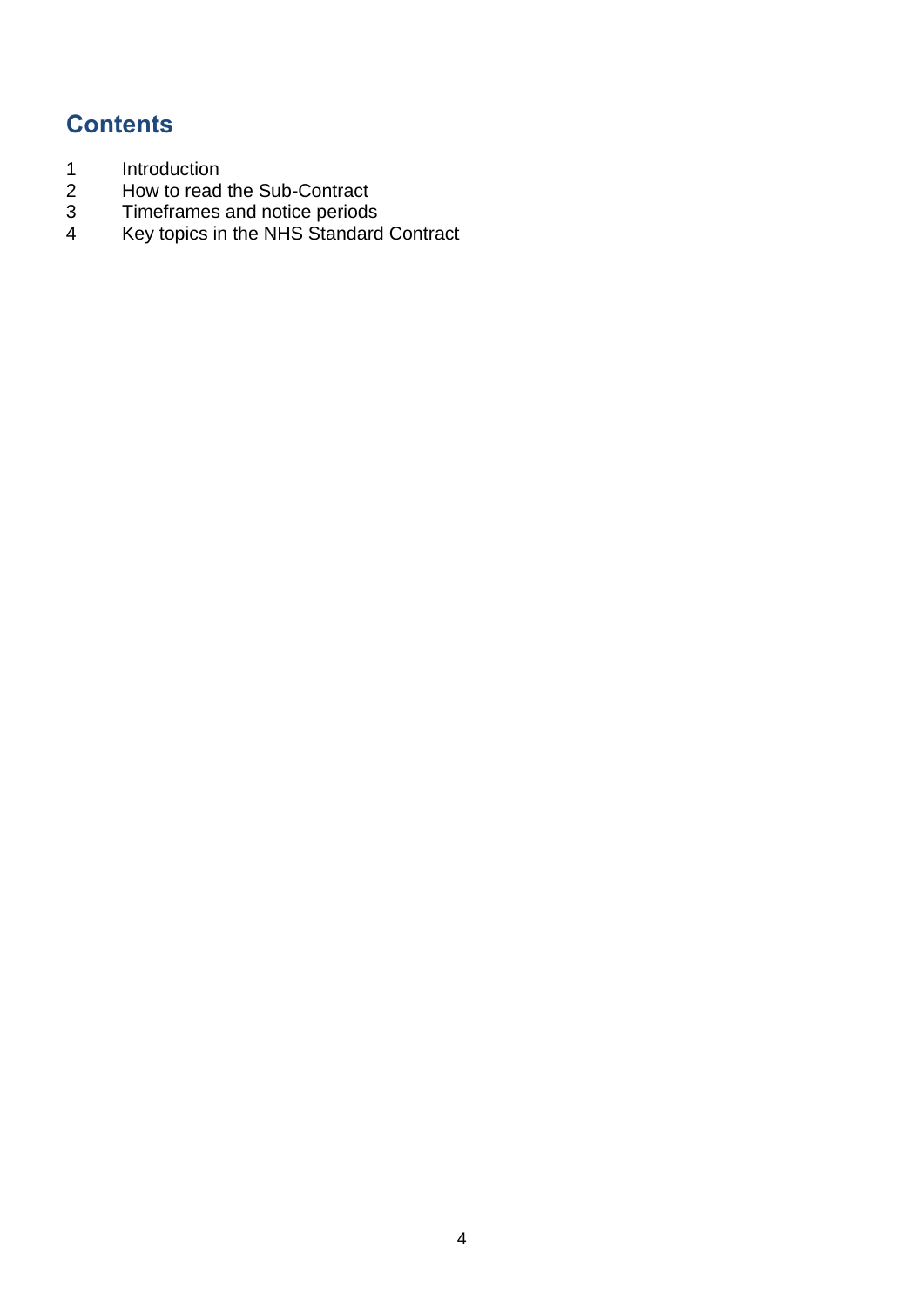# <span id="page-4-0"></span>**1 Introduction**

- 1.1 Purpose of the NHS Standard Sub-Contract for the Provision of Clinical Services
	- 1.1.1 Health providers deliver NHS funded clinical services under the terms of the NHS Standard Contract. It is becoming increasingly common for providers to sub-contract delivery of certain clinical services to a third party. This subcontracting can take many forms. It can be the sub-contracting of an entire service or of delivery of part of a care pathway. It can be the sub-contracting to one sub-contractor or to multiple subcontractors under a prime contractor commissioning model.
	- 1.1.2 The template sub-contract for use with the full length version of the NHS Standard Contract is referred to in this guidance as the Full Length Sub-Contract, and the template for use with the shorter-form version of the NHS Standard Contract is referred to as the **Shorter Form Sub-Contract**. When referring here to both the Full Length Sub-Contract and the Shorter Form Sub-Contract, we use the term **Standard Sub-Contract**).
	- 1.1.3 The Standard Sub-Contract has now been revised in line the January 2018 edition of the NHS Standard Contract (which is available at [https://www.england.nhs.uk/nhs-standard](https://www.england.nhs.uk/nhs-standard-contract/17-19-updated/)[contract/17-19-updated/\)](https://www.england.nhs.uk/nhs-standard-contract/17-19-updated/) and has been republished as version 3. The changes made to the Standard Sub-Contract are not considered material, and there is no expectation that providers must use it to update their existing sub-contracts, unless they wish to do so. The Standard Sub-Contract remains a nonmandatory model, but, where providers choose to use it when entering into new sub-contracts commencing 1 February 2018 onwards, they should use version 3; commissioners are commissioning services using the January edition of the NHS Standard Contract, and this version 3 of the sub-contract ensures that these provisions 'flow down' to sub-contract level.
	- 1.1.4 The purpose of the NHS Standard Sub-Contract for the Provision of Clinical Services 2017/18 and 2018/19 (January 2018 edition) ("Standard Sub-Contract") is to save time and effort for NHS providers and to reduce their risk, and that of commissioners, by ensuring consistency of the Standard Sub-Contract with the NHS Standard Contract.
	- 1.1.5 Although use of the Standard Sub-Contract is not mandatory, its use is recommended because it is consistent with the NHS Standard Contract, and its widespread use will result in a higher degree of contracting consistency and less negotiation for the parties involved, which will in turn lead to cost savings and risk reduction. **Note however that it is vital that the appropriate form of Standard Sub-Contract is used: the Full Length Sub-Contract ONLY with the full length version of the NHS Standard Contract, and the Shorter**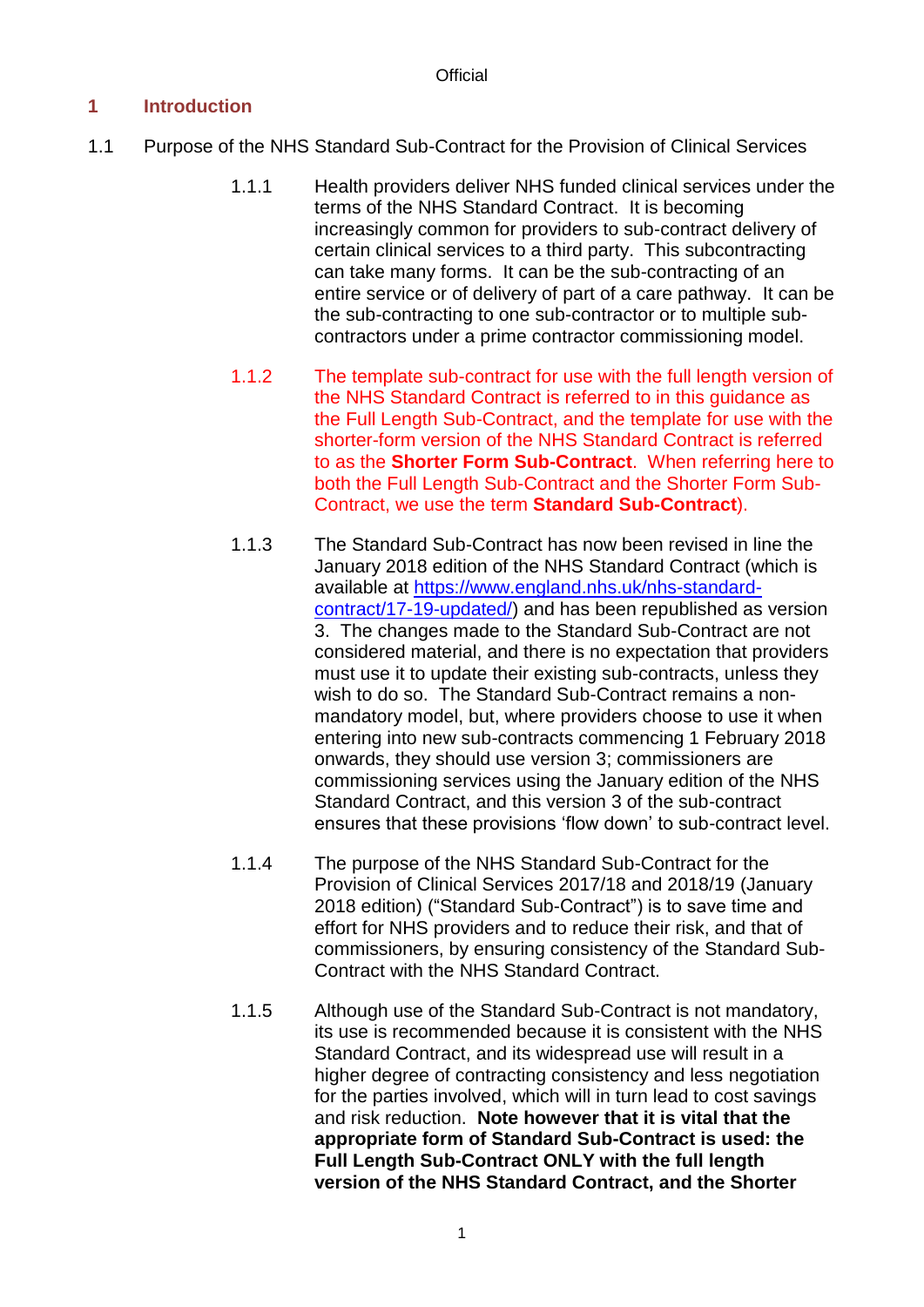#### **Form Sub-Contract ONLY with the shorter from version of the NHS Standard Contract.**

1.1.6 Note that the Standard Sub-Contract is designed for use when sub-contracting clinical services. When providers of clinical services are outsourcing provision of non-clinical support services such as catering, cleaning, portering etc, the Department of Health's standard [Terms and Conditions](https://www.gov.uk/government/publications/nhs-standard-terms-and-conditions-of-contract-for-the-purchase-of-goods-and-supply-of-services) for the [Provision of](https://www.gov.uk/government/publications/nhs-standard-terms-and-conditions-of-contract-for-the-purchase-of-goods-and-supply-of-services) Services will be a more appropriate template.

#### 1.2 Development process

- 1.2.1 The Department of Health ("DH") and NHS England recognised the need for the Standard Sub-Contract that would benefit both providers of NHS funded care and their subcontractors. It was agreed that the following principles should underpin the development of the Full Length Sub-Contract.
- (i) The structure of the Full Length Sub-Contract should reflect the structure of the NHS Standard Contract, ensuring consistency of approach and familiarity for users.
- (ii) The Service Conditions and General Conditions of the NHS Standard Contract should form part of the Full Length Sub-Contract, where appropriate. This approach ensures that obligations on the provider under the NHS Standard Contract pass to the sub-contractor in the Full Length Sub-Contract minimising exposure of the provider. Similarly where the Commissioner has rights under the NHS Standard Contract in relation to subcontractors, these rights flow down into the Full Length Sub-Contract.
- (iii) It should be easy to identify the differences between the Full Length Sub-Contract and the NHS Standard Contract. Application of the NHS Standard Contract Service Conditions and General Conditions is therefore by reference rather than by a full repetition. This approach ensures users can at a glance see where the Full Length Sub-Contract differs from the NHS Standard Contract.
- (iv) Ease of use as well as sufficient flexibility to respond to project specific requirements. Users of the Full Length Sub-Contract only have to complete the Sub-Contract Particulars and Schedules and the additional conditions in the Sub-Contract Principles. The latter can also be supplemented to reflect project specific requirements. The remaining sections of the Full Length Sub-Contract are standard form and should not require amendment.
- (v) The Full Length Sub-Contract should be appropriate for use on a variety of contracting arrangements and in circumstances where there is one or there are a number of sub-contractors. Do note that the Full Length Sub-Contract is appropriate for use where there are multiple commissioners under one head contract.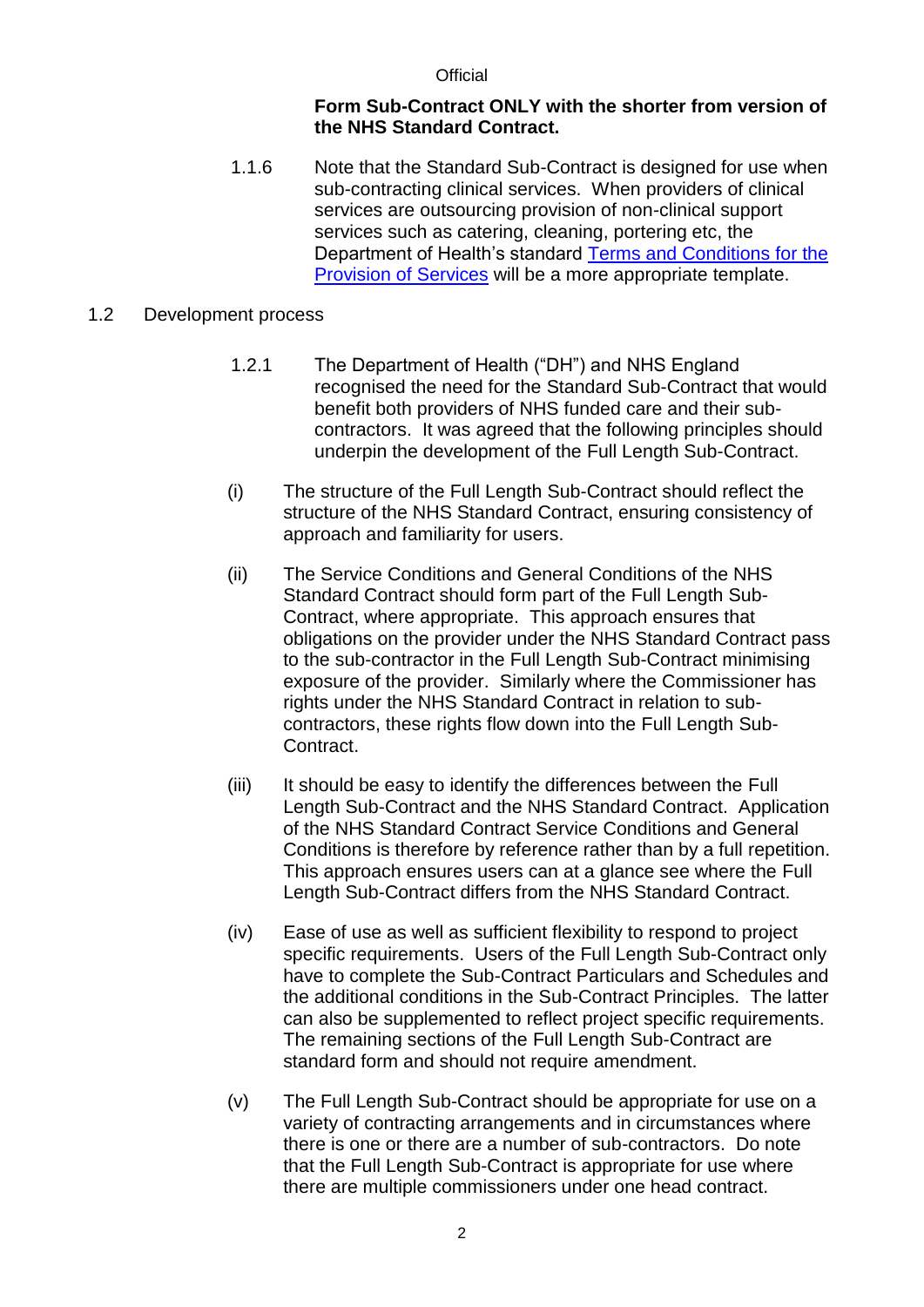However, it has not been designed for use where there are multiple head contracts.

- (vi) The Full Length Sub-Contract should also be suitable for use whatever the nature of the sub-contractor organisation: whether NHS, social enterprise, charity, private sector provider.
- (vii) A structure and approach to ensure ease of updating of the Full Length Sub-Contract in line with the annually revised NHS Standard Contract.
- 1.2.2 A draft of the Full Length Sub-Contract (2015/16 version) was shared with a selection of stakeholders, representing NHS commissioners, CSUs, NHS and independent sector providers, and we ran through the draft and the principles underpinning it with those stakeholders at a workshop. Those principles were endorsed, positive feedback was received on the Full Length Sub-Contract and the Full Length Sub-Contract was further refined to reflect the output of the workshop.
- 1.2.3 In putting together the Shorter Form Sub-Contract we have adopted much the same principles and approach. However, conscious of the need to ensure that the Shorter Form Sub-Contract should follow the lead of the shorter from NHS Standard Contract, and be as brief and as easy to understand as possible, we have taken a slightly different approach to both structure and drafting.
- 1.2.4 Differences between the Full Length Sub-Contract and the Shorter Form Sub-Contract are highlighted in red below.
- 1.3 Scope of this Guidance
	- 1.3.1 This Guidance contains:
	- (i) an overview of the structure of the Full Length Sub-Contract and the Shorter Form Sub-Contract;
	- (ii) a summary of the parts of the Full Length Sub-Contract and the Shorter Form Sub-Contract that will need completing for each project;
	- (iii) a practical overview of how to read the Sub-Contract Service Conditions and Sub-Contract General Conditions;
	- (iv) detail on how timelines and notice periods are approached in the Standard Sub-Contract; and
	- (v) an overview of how some of the key topics in the NHS Standard Contract are addressed in the Full Length Sub-Contract and the Shorter Form Sub-Contract .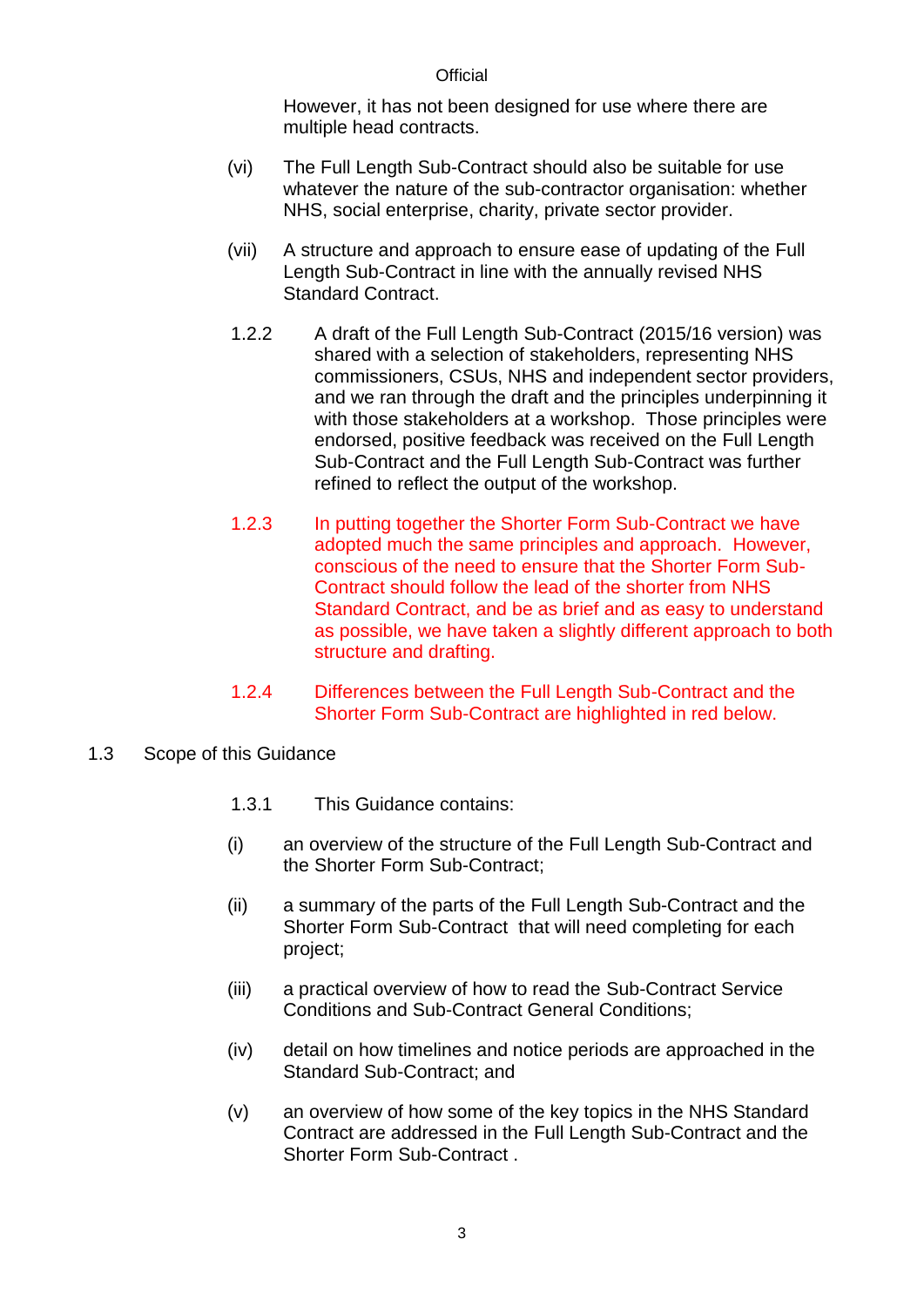- 1.3.2 It is assumed that users of the Standard Sub-Contract have a working knowledge of and are familiar with the NHS Standard Contract. This Guidance does not therefore describe each condition of the Standard Sub-Contract and for further information on the detailed conditions users are referred to the Technical Guidance that accompanies the NHS Standard Contract.
- 1.3.3 For those elements of the Standard Sub-Contract that will need completing there are guidance notes embedded in the text of each version, which give helpful tips and prompts to the user.
- 1.3.4 A final point to keep in mind is that NHS providers will be familiar with their rights and obligations as set out in the NHS Standard Contract as a service provider. However, the provider is stepping into the shoes of the commissioner for the purposes of the Standard Sub-Contract. It is therefore advisable that the provider reviews the relevant version of the NHS Standard Contract paying particular attention to how the rights and obligations of the commissioner under that Contract will be reflected in the provider's rights and obligations in its Standard Sub-Contract role as recipient of the sub-contracted service.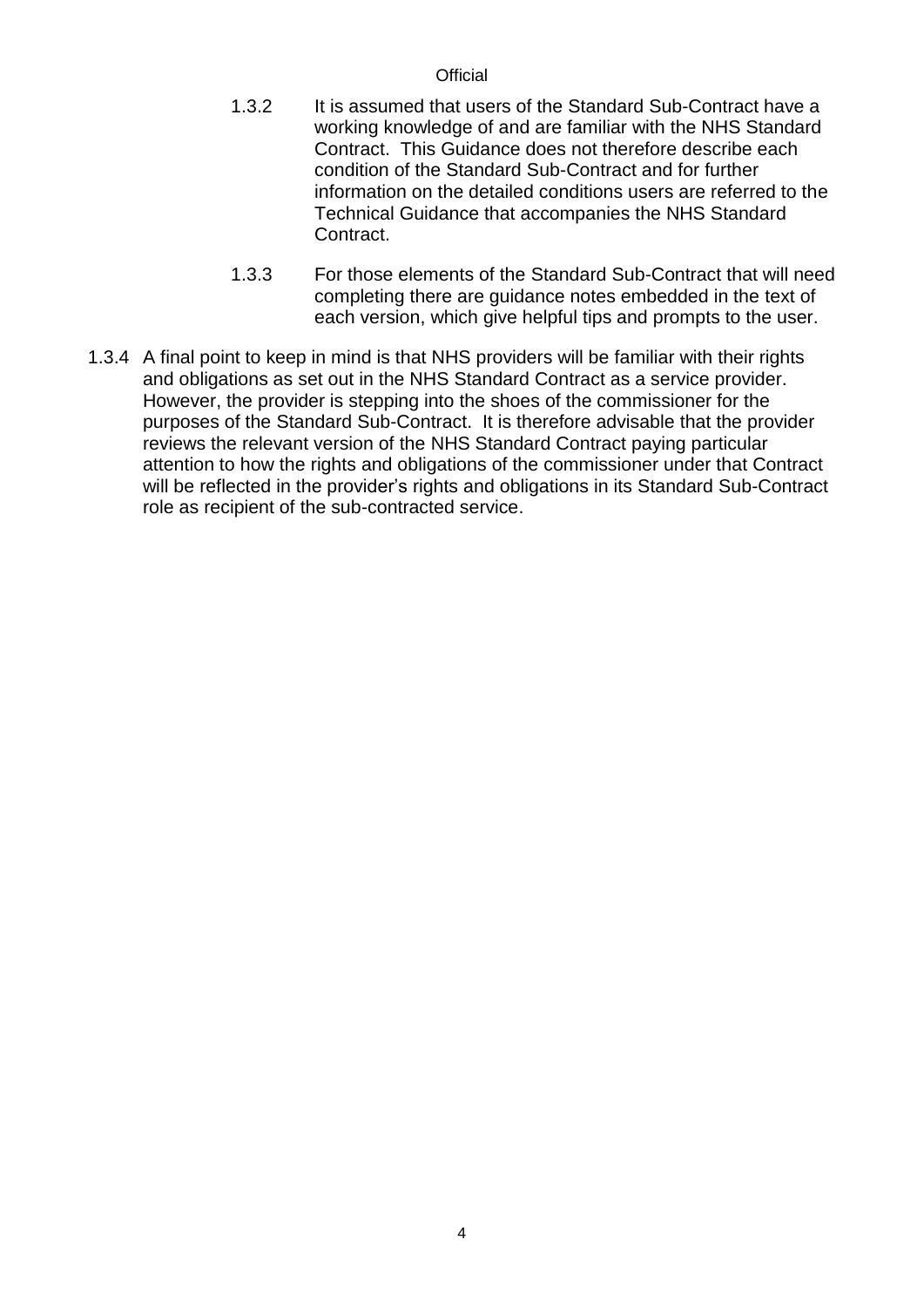# **Structure and use of the Standard Sub-Contract**

- 1.4 Structure of the Standard Sub-Contract
	- 1.4.1 There are 5 parts to the Full Length Sub-Contract:
	- (i) Sub-Contract Principles;
	- (ii) Sub-Contract Particulars and Schedules;
	- (iii) Sub-Contract Service Conditions;
	- (iv) Sub-Contract General Conditions; and
	- (v) Sub-Contract Definitions.

There are 4 parts to the Shorter Form Sub-Contract:

- i) Sub-Contract Particulars and Schedules;
- ii) Sub-Contract Conditions;
- iii) Service Conditions; and
- iv) General Conditions.
- 1.4.2 The structure of the Standard Sub-Contract reflects the NHS Standard Contract so should be familiar to its users. (The additional element to the Full Length Sub-Contract is the Sub-Contract Principles.)
- 1.5 Preparing the Standard Sub-Contract for use
	- 1.5.1 There are only two elements of the Full Length Sub-Contract that require local input. These are the Sub-Contract Particulars and Schedules and the Additional Conditions set out in the Sub-Contract Principles.

There is only one element of the Shorter Form Sub-Contract which requires local input: the Sub-Contract Principles and Schedules.

*Sub-Contract Particulars and Schedules*

1.5.2 The Sub-Contract Particulars and Schedules needs completing for each Standard Sub-Contract on a case-by-case basis. It reflects the relevant version of the NHS Standard Contract (full length or shorter form) where appropriate in a sub-contract context. Ensuring consistency between the Particulars and Schedules of the Standard Sub-Contract and those of the Head Contract will be key.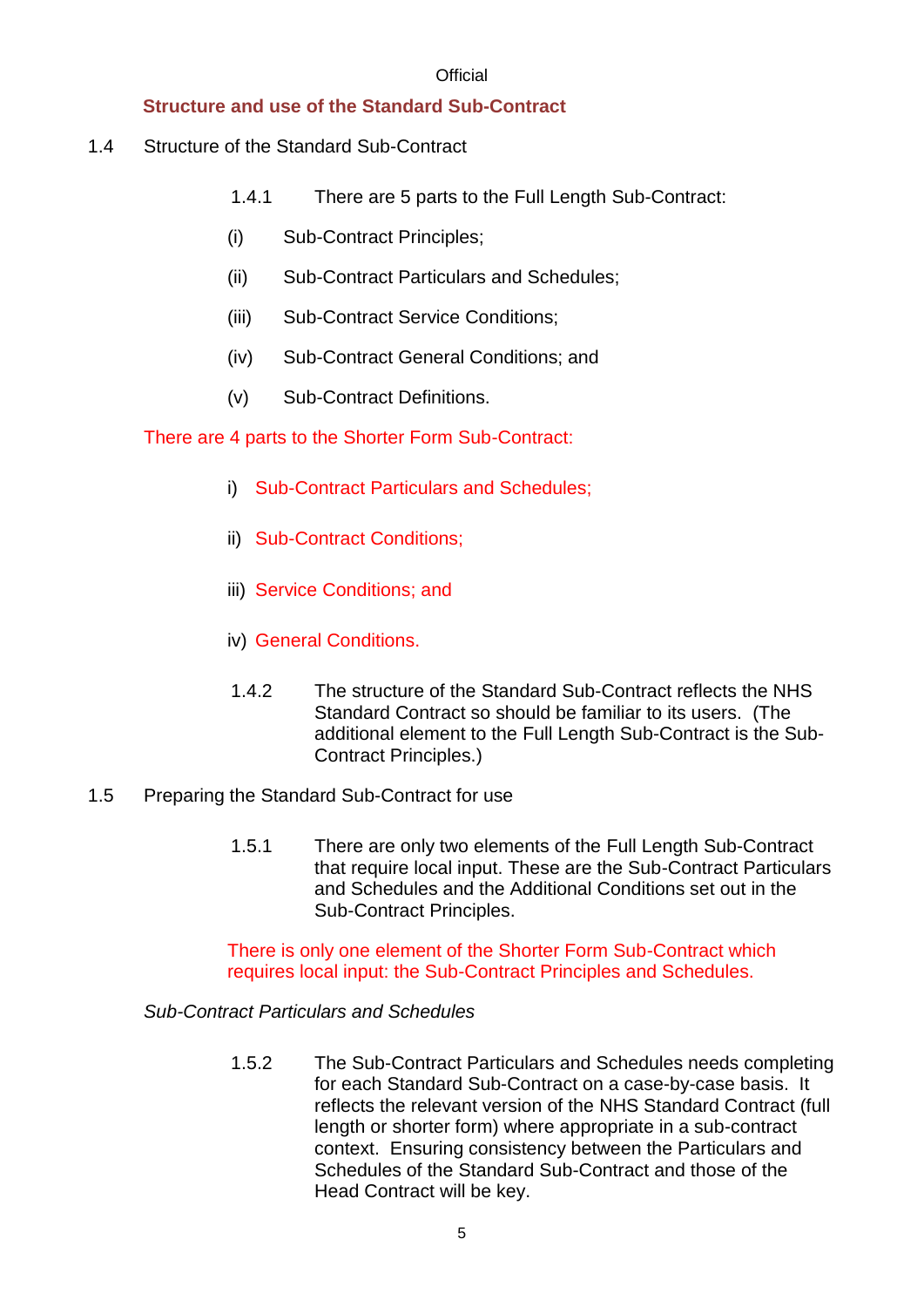- 1.5.3 When completing the Schedules the Head Provider should keep two questions in mind.
- (i) Has the Head Provider ensured all the details and requirements that are set out in the Head Contract Schedules and relate to the services to be provided by the Sub-Contractor have been written into the Sub-Contract Schedules?
- (ii) Are there any additional requirements that apply to the Sub-Contractor? This is particularly relevant where there are multiple sub-contracts supporting the same NHS Standard Contract.
- 1.5.4 Some Schedules in the NHS Standard Contract are not used. They have been removed from the Standard Sub-Contract unless to remove them would disturb the numbering in which case the words "Not Used" have been inserted against the Schedule in question. In the Shorter Form Sub-Contract, as the numbering of the Schedules reflects that used in the shorter form NHS Standard Contract, some Schedules are intentionally omitted altogether.

# *Additional Conditions set out in the Full Length Sub-Contract Principles*

- 1.5.5 There are some Conditions in the Full Length Sub-Contract Principles that may only apply to particular contracting arrangements. If they apply the relevant box must be checked and any details included, as appropriate.
- 1.5.6 There is then space at the end of the Full Length Sub-Contract Principles to insert any additional project specific requirements that are not addressed elsewhere.

#### *Varying any other elements of the Standard Sub-Contract*

1.5.7 Unlike the NHS Standard Contract there are no parts of the Standard Sub-Contract that are mandated. So it is possible to vary or delete the Conditions of the Standard Sub-Contract. The Standard Sub-Contract should not, however, be amended or varied unless essential to do so for the particular circumstances of a contract. Each version of the Standard Sub-Contract has been structured in such a manner so that all Service Conditions and General Conditions of the relevant version of the NHS Standard Contract apply where appropriate and have been varied or supplemented where essential to do so for sub-contracting arrangements. This ensures the rights and obligations of the Parties are back to back with the NHS Standard Contract, that the obligations on the Head Provider flow down into the Standard Sub-Contract and the rights of Commissioners in relation to sub-contractors are also incorporated into the Standard Sub-Contract.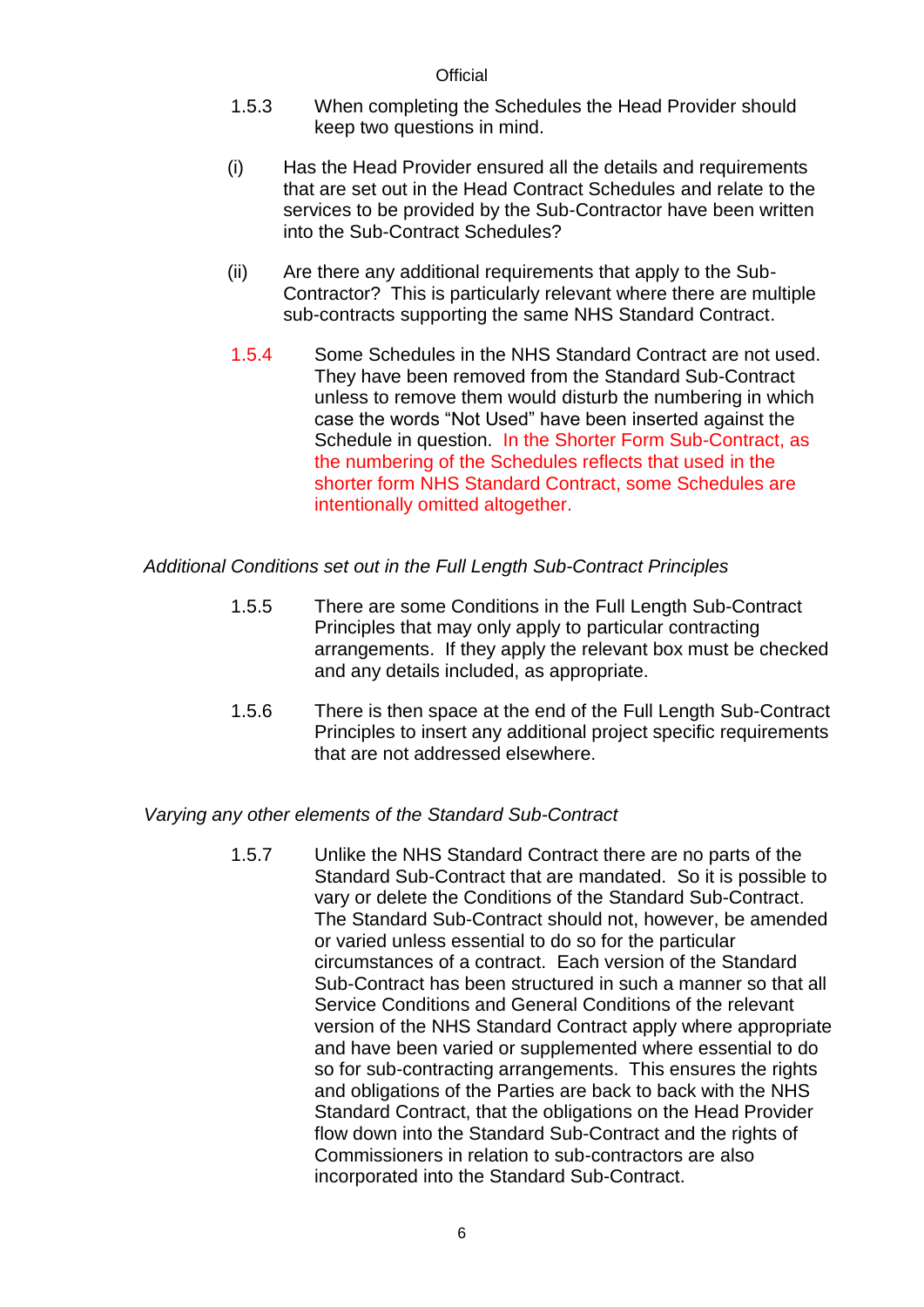# 1.6 Execution of the Standard Sub-Contract

1.6.1 NHS bodies using the Standard Sub-Contract are advised to review their Standing Orders, Standing Financial Instruments and Scheme of Delegation to ensure the method of signing and proposed signatory is consistent with their governing documents. It is also good practice to ensure the proposed signatory of the other party has authority to do so. Depending on the required approach to execution, amendments may be required to the signature blocks.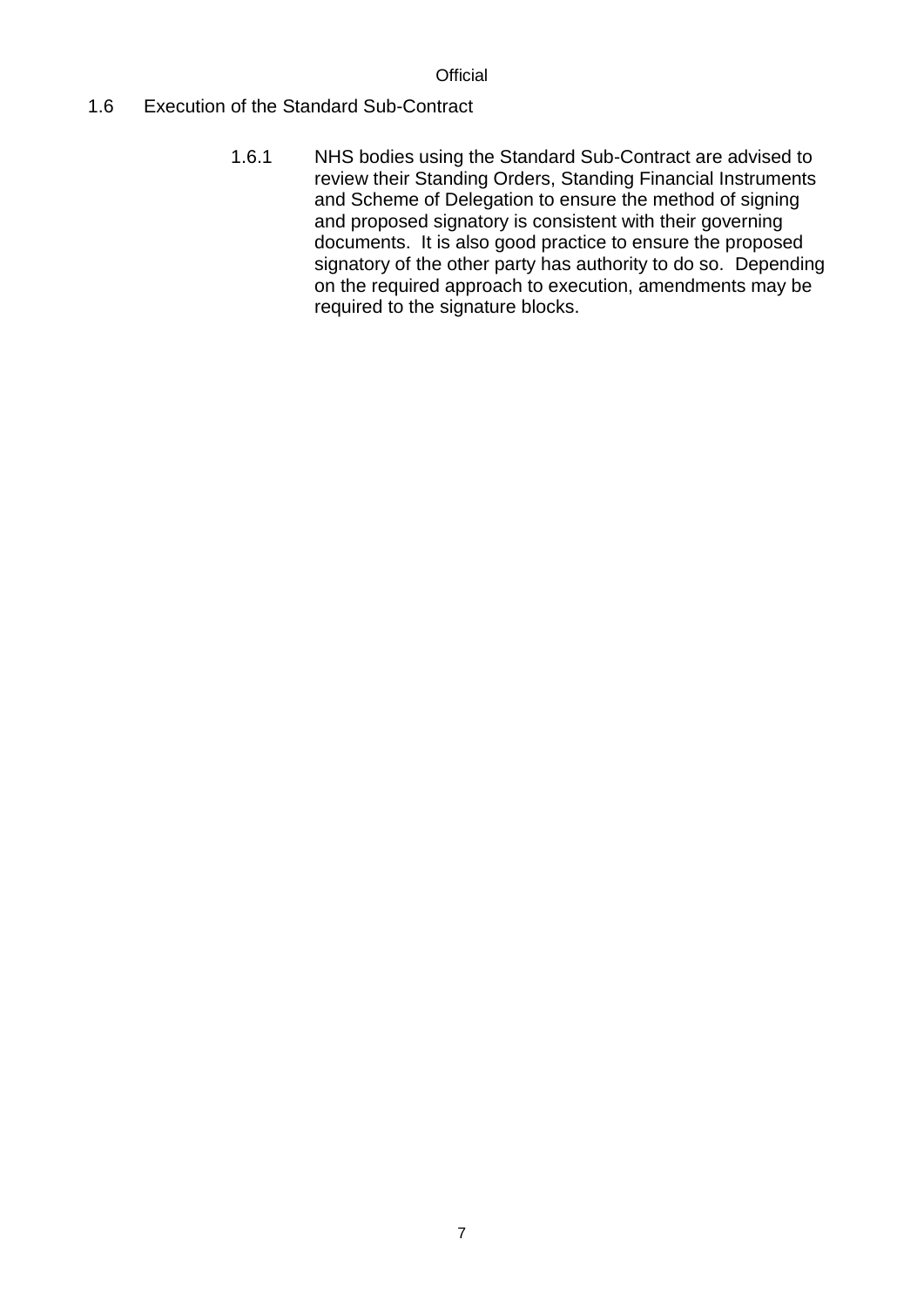## <span id="page-11-0"></span>**2 How to read the Sub-Contract**

- 2.1 Incorporation of the NHS Standard Contract Service Conditions and General **Conditions** 
	- 2.1.1 The approach to the Standard Sub-Contract is that the Service Conditions, General Conditions and Definitions of the NHS Standard Contract apply in the Standard Sub-Contract wherever possible. This ensures that the obligations on the provider under the NHS Standard Contract flow down to and are incorporated into the Standard Sub-Contract and are binding on the Sub-Contractor.
	- 2.1.2 It is therefore essential that the NHS Standard Contract and the Standard Sub-Contract are read together. Although on first review, the approach to incorporation in the Standard Sub-Contract may seem daunting, it is useful to remember that users will rarely, if ever, read the entire Standard Sub-Contract from end to end. We anticipate that individual Conditions will be reviewed only when they need to be referred to.
	- 2.1.3 The way to read the Service Conditions, General Conditions and Definitions in the NHS Standard Contract is through word substitution. The core word substitutions used in the flowdown of terms are set out in Condition 3 of the Sub-Contract Principles. They adopt a common sense approach. So, for example:
	- (i) Wherever Commissioner is used in the NHS Standard Contract Service Conditions and General Conditions this is read as Head Provider for the purpose of the Standard Sub-Contract.
	- (ii) Wherever Provider is used in the NHS Standard Contract Service Conditions and General Conditions this is read as Sub-Contractor for the purpose of the Standard Sub-Contract.
	- (iii) Wherever Contract is used in the NHS Standard Contract Service Conditions and General Conditions this is read as Sub-Contract for the purpose of the Standard Sub-Contract.
	- (iv) Wherever Services is used in the NHS Standard Contract Service Conditions and General Conditions this is read as Sub-Contracted Services for the purpose of the Standard Sub-Contract.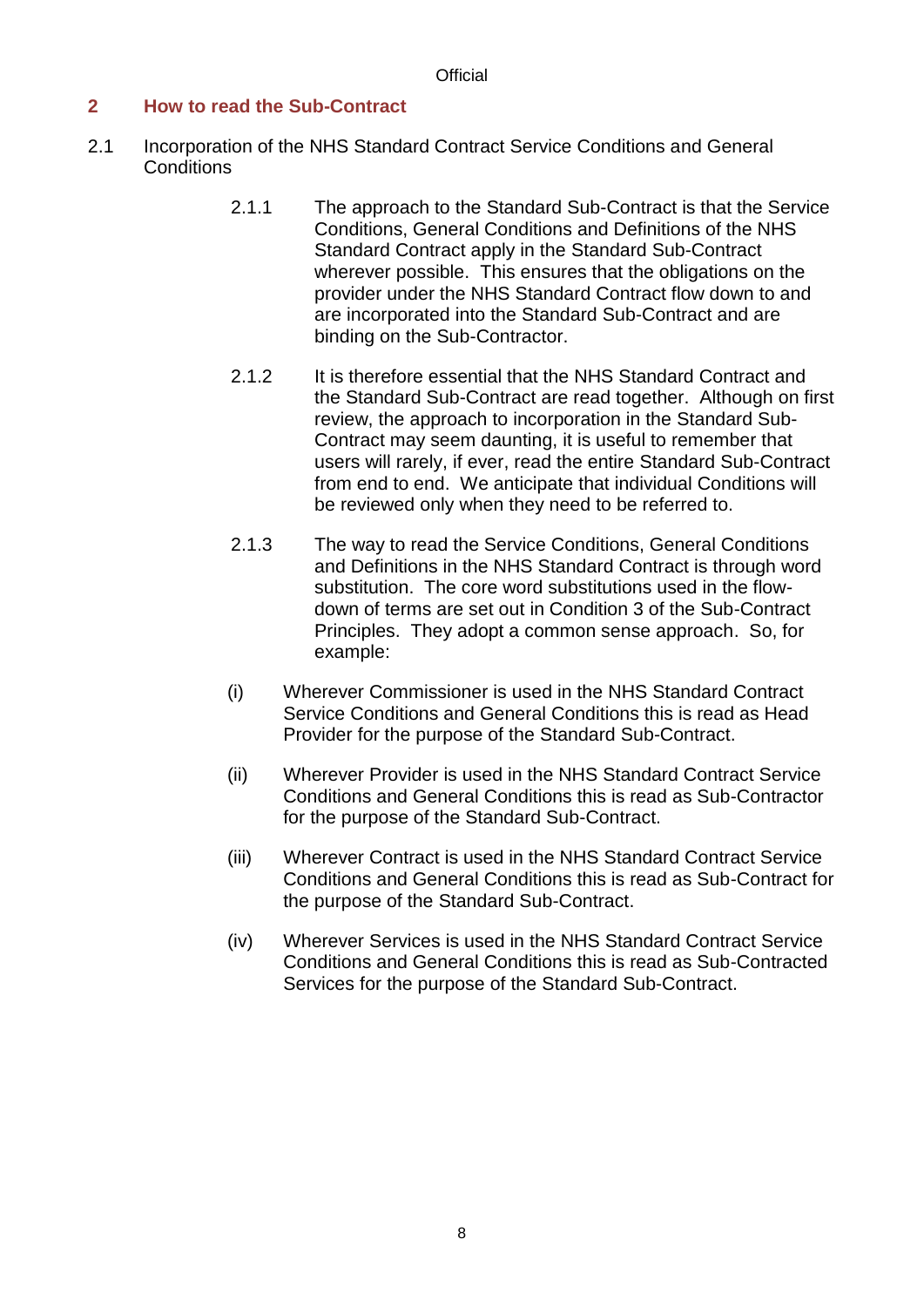2.2 Terminology under the NHS Standard Contract is as follows



2.3 Terminology under the Standard Sub-Contract is as follows



In the Shorter Form Sub-Contract, simply "sub-contractor"

#### 2.4 Worked example

The example below shows how SC1 of the NHS Standard Contract is read for the purposes of the Standard Sub-Contract. The substituted words are in bold and italics in the example.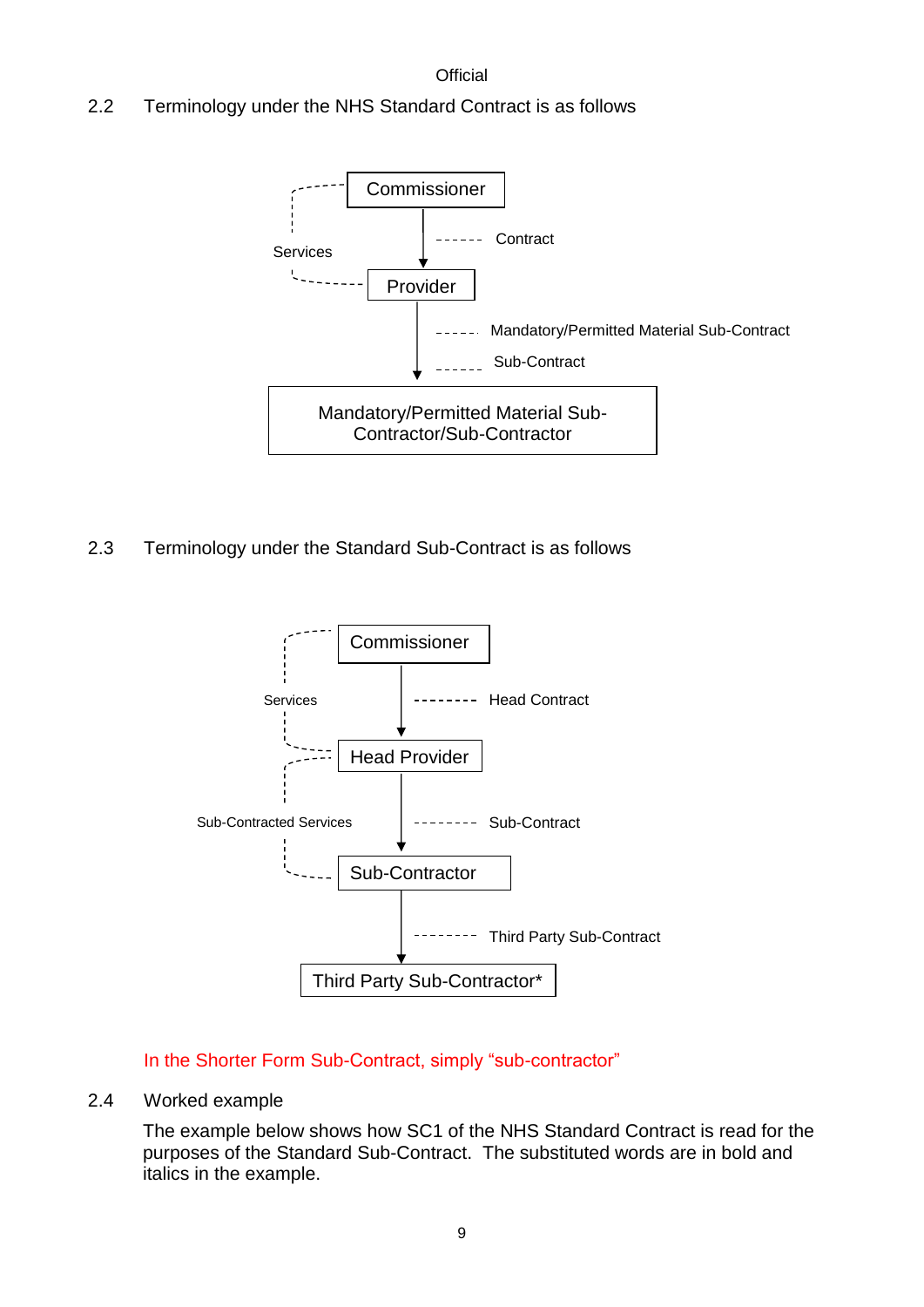*SC 1 – NHS Standard Contract*

- 1.1 The Provider must provide the Services in accordance with the Fundamental Standards and the Service Specifications. The Provider must perform all of its obligations under the Contract in accordance with:
- 1.1.1 the terms of this Contract; and
- 1.1.2 the Law; and
- 1.1.3 Good Practice.
- 1.2 The Commissioners must perform all of their obligations under the Contract in accordance with:
- 1.1.1 the terms of this Contract; and
- 1.1.2 the Law; and
- 1.13 Good Practice.
- 1.3 The Parties must abide by and promote awareness of the NHS Constitution, including the rights and pledges set out in it. The Provider must ensure that all Sub-Contractors and all Staff abide by the NHS Constitution.
- 1.4 The Parties must have regards to the Armed Forces Covenant and associated Guidance.

*Applying word substitution, for the purposes of the Full Length Sub-Contract this becomes:*

- 1.1 The *Sub-Contractor* must provide the *Sub-Contracted Services* in accordance with the Fundamental Standards and the *Sub-Contracted Service Specifications.* The *Sub-Contractor* must perform all of its obligations under this *Sub-Contract* in accordance with:
- 1.1.1 the terms of this *Sub-Contract*; and
- 1.1.2 the Law; and
- 1.1.3 Good Practice.
- 1.2 The *Head Provider* must perform all of *its* obligations under the *Sub-Contract* in accordance with:
- 1.1.1 the terms of this *Sub-Contract*; and
- 1.1.2 the Law; and
- 1.13 Good Practice.
- 1.3 The Parties must abide by and promote awareness of the NHS Constitution, including the rights and pledges set out in it. The *Sub-Contractor* must ensure that all *Third Party Sub-Contractors* and all Staff abide by the NHS Constitution.
- 1.4 The Parties must have regards to the Armed Forces Covenant and associated Guidance.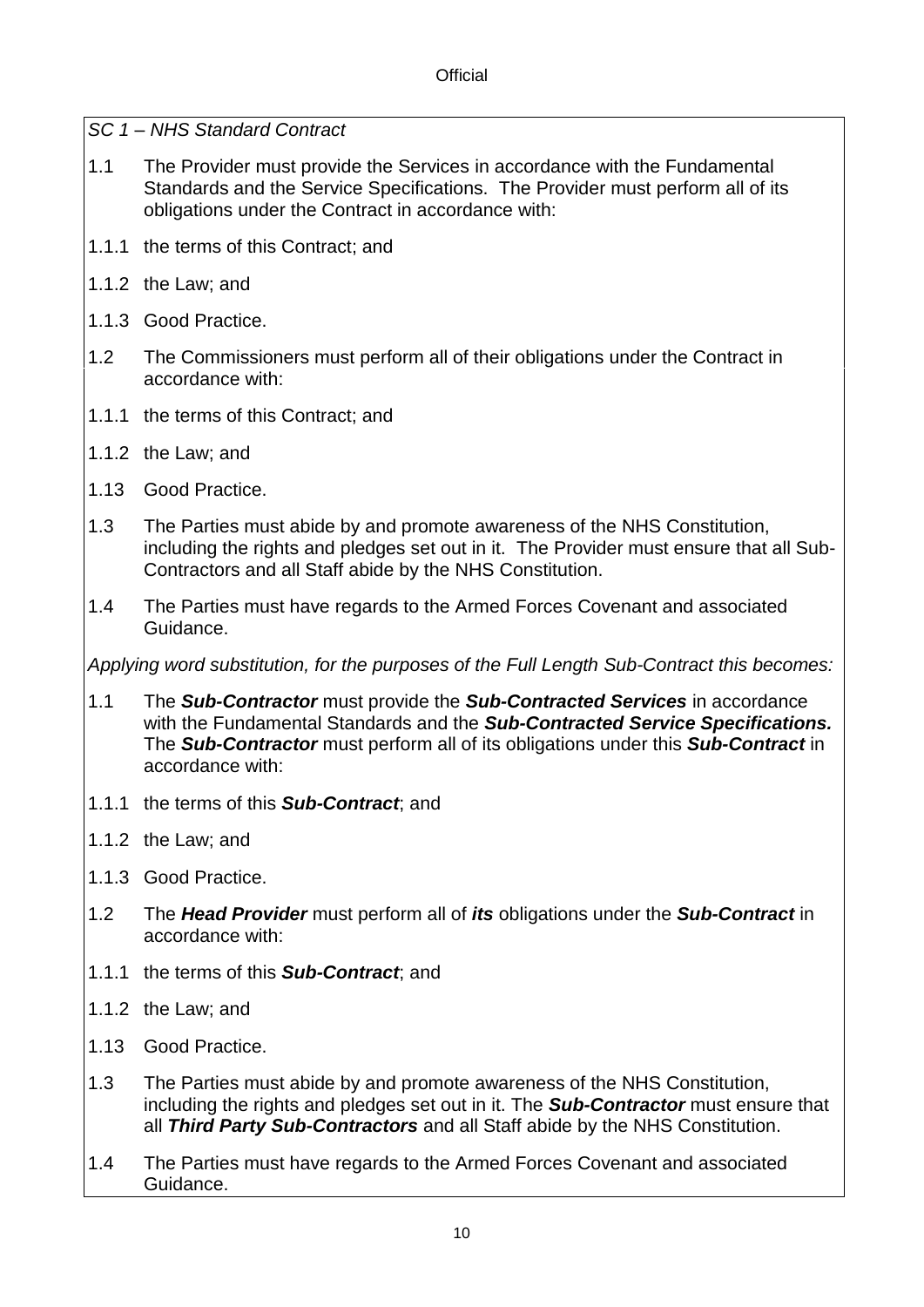## 2.5 Full Length Sub-Contract Service Conditions

- 2.5.1 The basic rule for the Sub-Contract Service Conditions is that the Service Conditions in the NHS Standard Contract apply to the Standard Sub-Contract. However:
- (i) a few of the Service Conditions in the NHS Standard Contract do not apply as they are not relevant to the Standard Sub-Contract;
- (ii) a few of the Service Conditions in the NHS Standard Contract are extended to give rights to the Commissioner as well as the Head Provider or are otherwise amended; and
- (iii) there are a handful of new Service Conditions in the Full Length Standard Sub-Contract that only apply to the Full Length Standard Sub-Contract.
- 2.5.2 The approach to reading the Sub-Contract Service Conditions in the Full Length is as follows.
- (i) Identify if the NHS Standard Contract Service Condition applies to the Full Length Sub-Contract. This is done by looking at Condition 2 in the Sub-Contract Service Conditions.
- (ii) If the NHS Standard Contract Service Condition applies, then it should be read using the rules of construction (ie word substitution) summarised above.
- (iii) Also check Condition 5 of the Sub-Contract Service Conditions to see if any Service Condition has been amended or an additional Sub-Contract Service Condition applies. If there are any variations or additions, these should be read alongside the NHS Standard Contract Service Condition. They can be easily identified as the sub-headings in Condition 5 of the Sub-Contract Service Conditions signpost the corresponding provision in the NHS Standard Contract.
- (iv) If the NHS Standard Contract Service Condition does not apply to the Standard Sub-Contract you still need to check Condition 5 to see if any Sub-Contract Service Condition applies instead of the corresponding NHS Standard Contract Service Condition. This can be easily identified as the sub-headings in Condition 5 of the Sub-Contract Service Conditions signpost the corresponding provision in the NHS Standard Contract.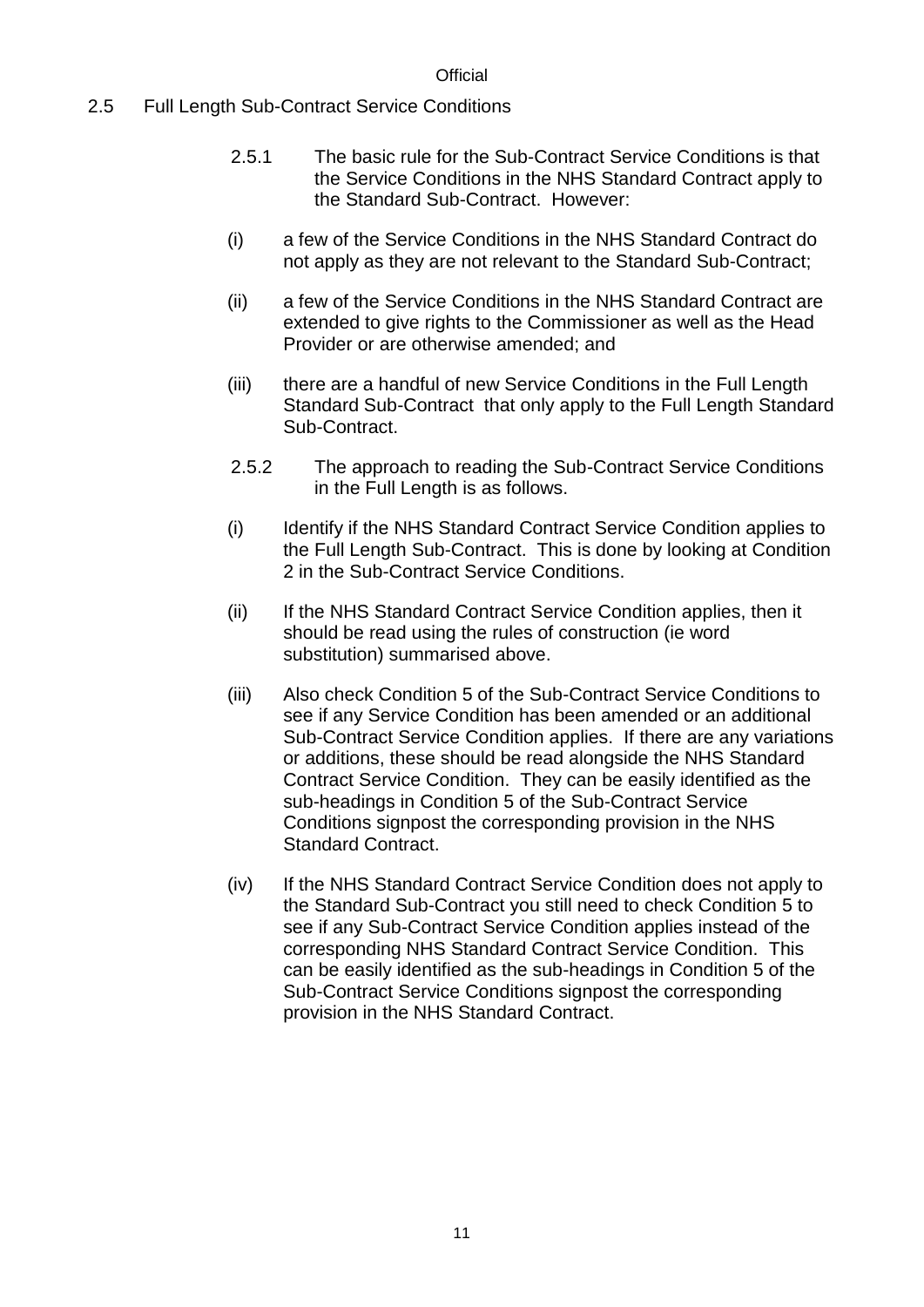

#### 2.5.3 In summary the approach to reading a Sub-Contract Service Condition is:



# 2.6 Full Length Sub-Contract General Conditions

- 2.6.1 The basic rule for the Sub-Contract General Conditions in the Full Length is that the General Conditions in the NHS Standard Contract apply to the Standard Sub-Contract. However:
- (i) a few of the General Conditions in the NHS Standard Contract do not apply as they are not relevant to the Full Length Sub-Contract;
- (ii) a few of the General Conditions in the NHS Standard Contract are extended to give rights to the Commissioner as well as the Head Provider; and
- (iii) there are a handful of new General Conditions that only apply to the Full Length Sub-Contract.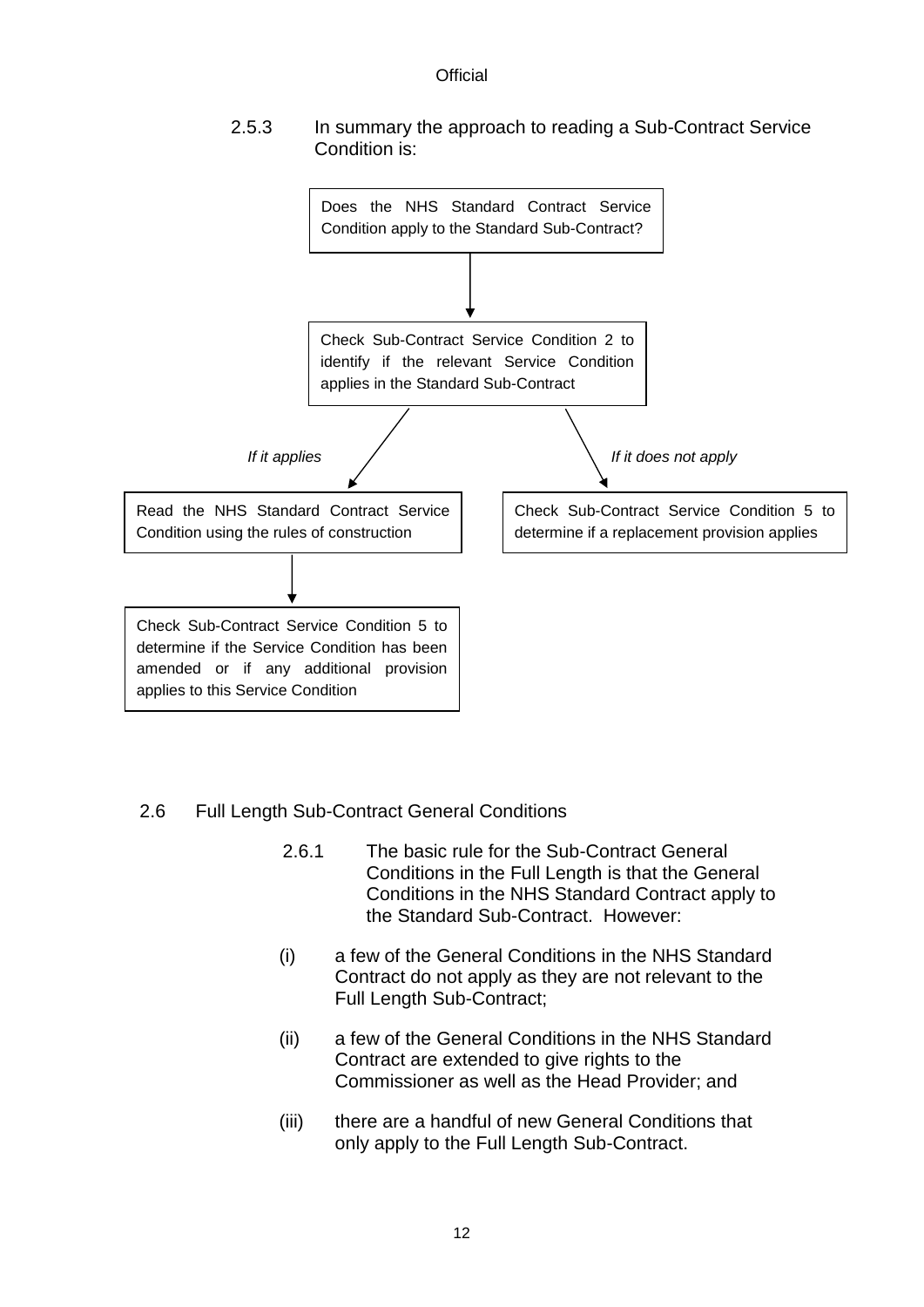- 2.6.2 The approach to reading the Sub-Contract General Conditions is as follows.
- (i) Identify if the NHS Standard Contract General Condition applies to the Full Length Sub-Contract. This is done by looking at Condition 2 in the Sub-Contract General Conditions.
- (ii) If the NHS Standard Contract General Condition applies it should be read using the rules of construction (ie word substitution) summarised above.
- (iii) Also check Condition 3 of the Sub-Contract General Conditions to see if any General Condition has been amended or any additional Sub-Contract General Condition applies. If there are any variations or additions, these should be read alongside the NHS Standard Contract General Condition. They can be easily identified as the sub-headings in Condition 3 of the Sub-Contract General Conditions signpost the corresponding provision in the NHS Standard Contract.
- (iv) If the NHS Standard Contract General Condition does not apply to the Standard Sub-Contract you still need to check Condition 3 to see if any Sub-Contract General Condition applies instead of the corresponding NHS Standard Contract General Condition. This can be easily identified as the subheadings in Condition 3 of the Full Length Sub-Contract signpost the corresponding provision in the NHS Standard Contract.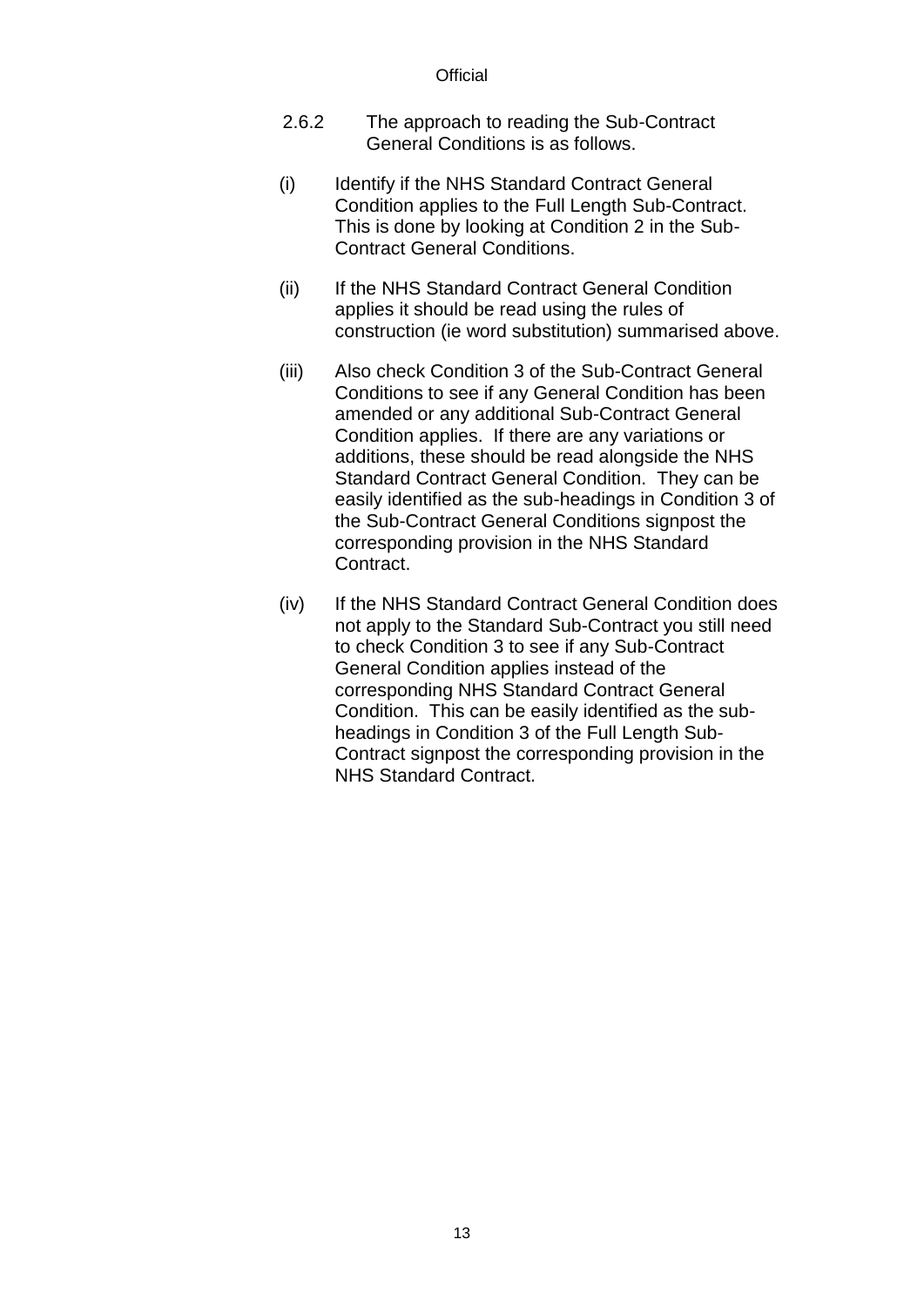#### 2.6.3 In summary the approach to reading a Sub-Contract General Condition is:



- 2.7 Shorter Form Sub-Contract Conditions
	- 2.7.1 The same principles apply to the Shorter Form Sub-Contract as set out above, but both the NHS Standard Contract General Conditions and Services Conditions are dealt with in a single section of the Shorter Form Contract: the Sub-Contract Conditions.
	- 2.7.2 Check Sub-Contract Conditions 6.2 to 6.4 to see if any NHS Standard Contract Service Condition or General Condition has been disapplied or amended.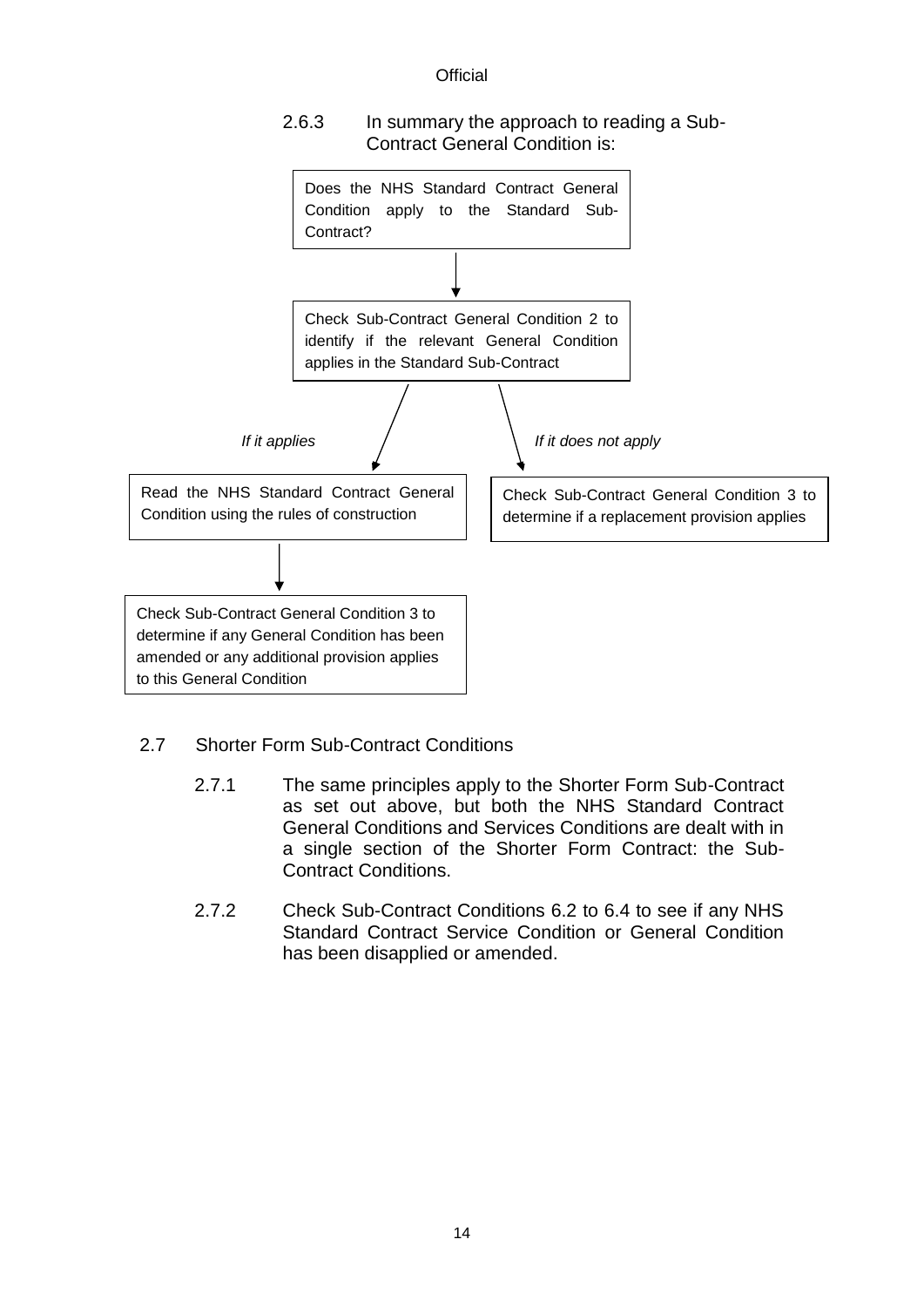#### 2.8 Full Length Sub-Contract Definitions

Part D of the Standard Sub-Contract contains the Sub-Contract Definitions. The basic rule is that the Definitions in the NHS Standard Contract apply to the Standard Sub-Contract. A few of the Definitions in the NHS Standard Contract needed rewording to work in the context of the Standard Sub-Contract, and are therefore presented as new Sub-Contract Definitions and there are a handful of new Definitions that only apply to the Standard Sub-Contract.

2.9 Shorter Form Sub-Contract Definitions

The same basic rule as above applies to the Shorter Form Sub-Contract: see Sub-Contract Conditions 2.2 to 2.4 and 6.4.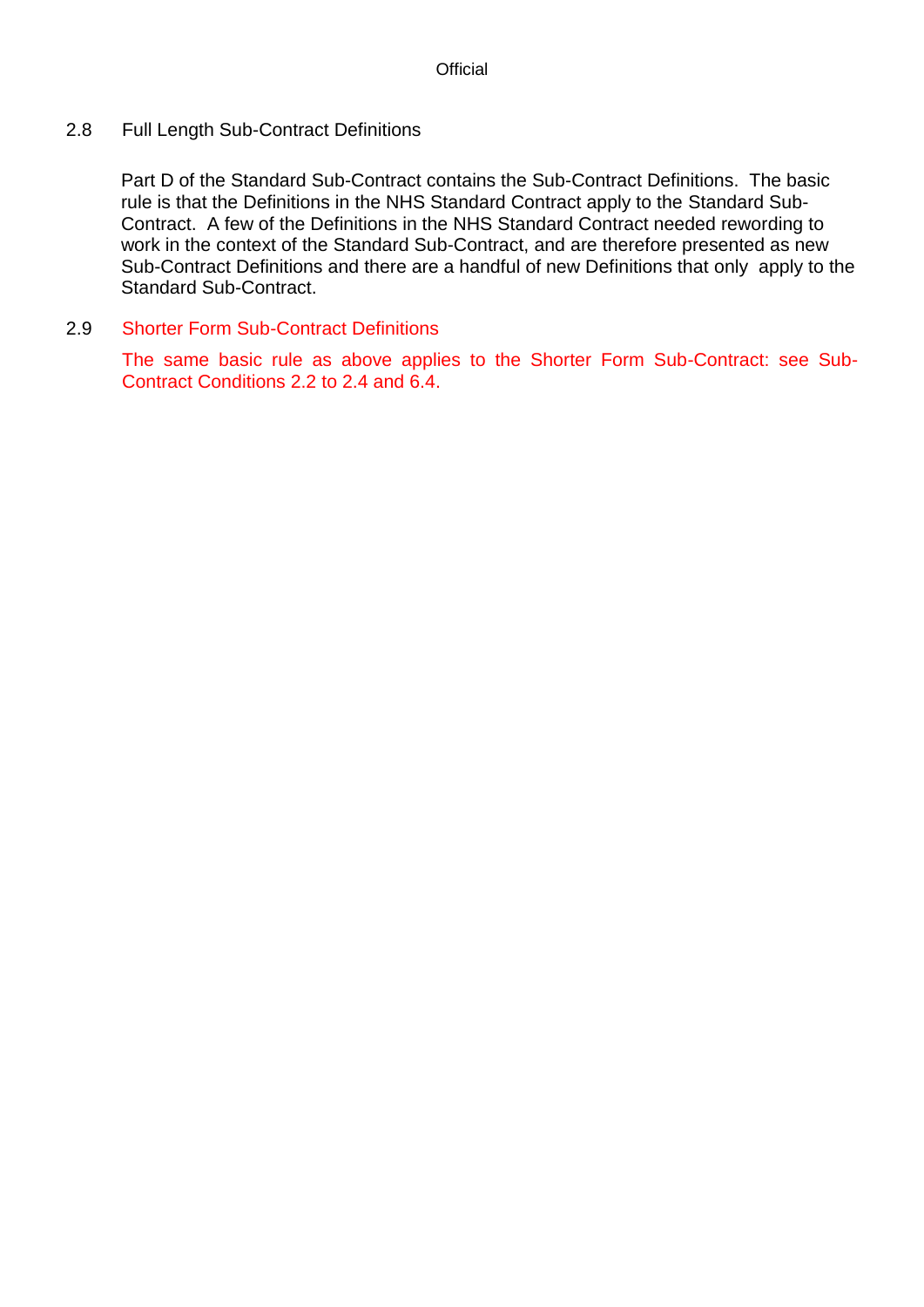# <span id="page-19-0"></span>**3 Timeframes and notice periods**

# 3.1 **Approach to timeframes and notice periods – Full Length Sub-Contract**

- 3.1.1 There are a number of obligations in the NHS Standard Contract that must be met within a specified number of days, weeks or months. If the same timeframes flowed down into the Standard Sub-Contract then there is a risk that the Head Provider could be in breach of its Head Contract. A similar issue arises regarding notice periods.
- 3.1.2 For example, the Commissioner requests certain information under the NHS Standard Contract and the deadline for providing the information is 10 calendar days. Two days after receipt of the request for information the Head Provider realises this is information that the Sub-Contractor holds. The Head Provider then requests the information from the Sub-Contractor. If the timeframes within the NHS Standard Contract applied, then the Sub-Contractor would have 10 calendar days to provide the information to the Head Provider. If the Sub-Contractor does not provide the information until the  $10<sup>th</sup>$  day, the Head Provider would then be delivering the information to the Commissioner on the 12<sup>th</sup> day under the Head Contract and would therefore be in breach of the Head Contract.
- 3.1.3 To ensure consistency with the Head Contract and to enable the Head Provider to comply with its obligations under the Head Contract the time frames and notice periods set out in the full length NHS Standard Contract have, in the Full Length Sub-Contract been reduced or extended (as appropriate) by 20%. The operation of this rule is set out in Condition 7 of the Sub-Contract Principles and is summarised below. For clarity and ease of use we have set out in the tables a quick reference guide to the main timeframes and notice periods in the full length NHS Standard Contract and their corresponding timeframes and notice periods as they apply in the Full Length Sub-Contract.

# 3.2 **Obligation on the Sub-Contractor to carry out an action within a certain time period – Full Length Sub-Contract**

3.2.1 Where under the NHS Standard Contract Service Conditions and General Conditions (as incorporated into the Full Length Sub-Contract) the Sub-Contractor must carry out an action within a certain time period, the timeframe is reduced by 20%, rounded down to the nearest Operational Day/calendar day/week (for example SC32.6, GC5.12).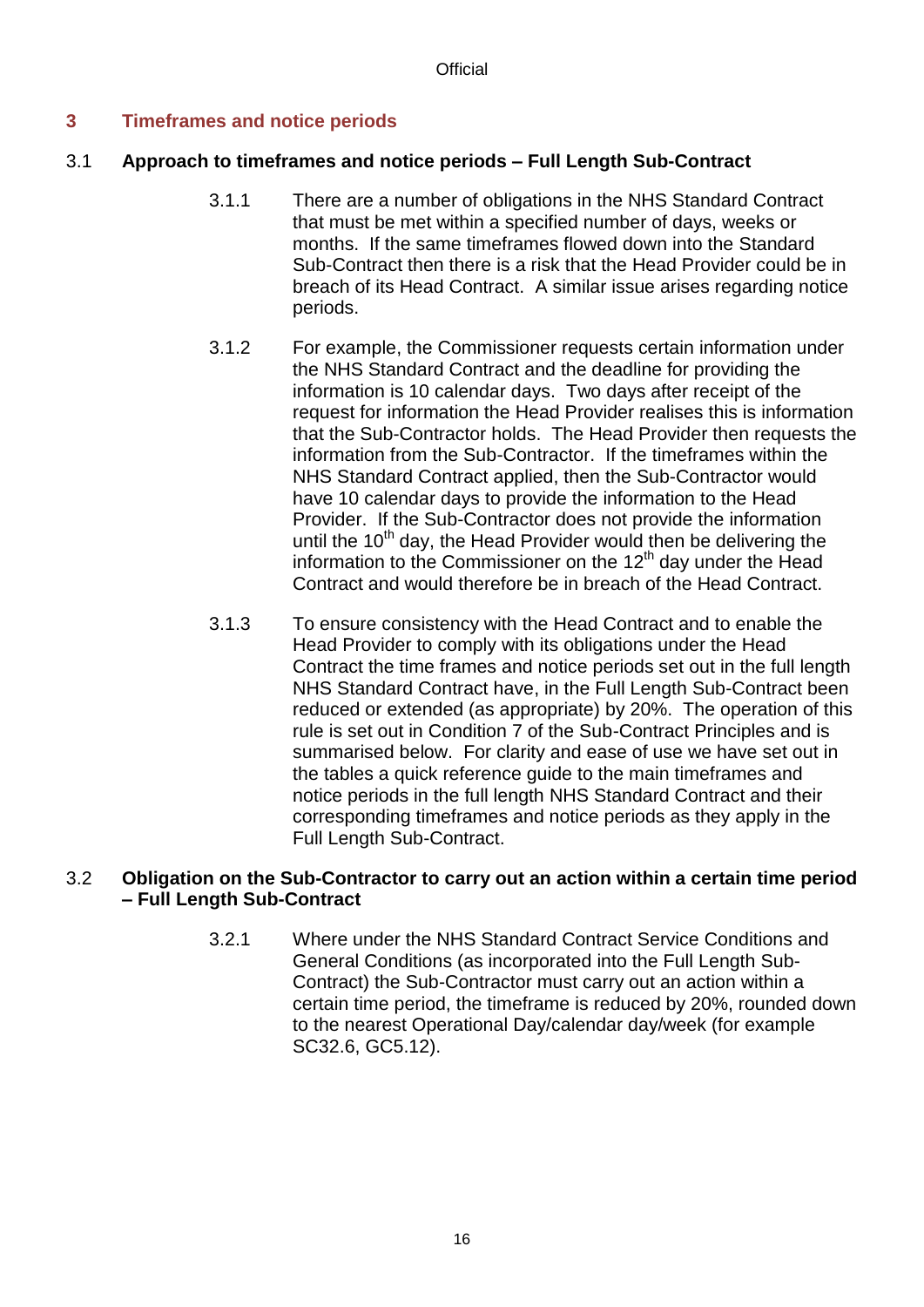| <b>Timeframe in full length NHS Standard</b><br><b>Contract Service Conditions or General</b><br><b>Conditions</b> | Timeframe for the purposes of the Full<br><b>Length Sub-Contract</b> |
|--------------------------------------------------------------------------------------------------------------------|----------------------------------------------------------------------|
| 2 Operational Days/2 days                                                                                          | 1 Operational Day/1 day                                              |
| 3 Operational Days/3 days                                                                                          | 2 Operational Days/2 days                                            |
| 5 Operational Days/5 days                                                                                          | 4 Operational Days/4 days                                            |
| 10 Operational Days/10 days                                                                                        | 8 Operational Days/8 days                                            |
| 15 Operational Days/15 days                                                                                        | 12 Operational Days/12 days                                          |
| 20 Operational Days/20 days                                                                                        | 16 Operational Days/16 days                                          |
| 28 Operational Days/28 days                                                                                        | 22 Operational Days/22 days                                          |
| 30 Operational Days/30 days                                                                                        | 24 Operational Days/24 days                                          |
| 40 Operational Days/40 days                                                                                        | 32 Operational Days/32 days                                          |
| 3 months                                                                                                           | 10 weeks                                                             |
| 6 months                                                                                                           | 20 weeks                                                             |

# 3.3 **Obligation on the Head Provider to carry out an action, including the exercise by the Head Provider of a right, within a certain time period**

3.3.1 Where under the full length NHS Standard Contract Service Conditions and General Conditions (as incorporated into the Full Length Sub-Contract) the Head Provider must carry out an action within a certain time period, the timeframe is increased by 20%, rounded up to the nearest Operational Day/calendar day/week (for example GC24.6).

| Timeframe in full length NHS Standard<br><b>Contract Service Conditions or General</b><br><b>Conditions</b> | Timeframe for the purposes of the Full<br><b>Length Sub-Contract</b> |
|-------------------------------------------------------------------------------------------------------------|----------------------------------------------------------------------|
| 2 Operational Days/2 days                                                                                   | 3 Operational Days/3 days                                            |
| 3 Operational Days/3 days                                                                                   | 4 Operational Days/4 days                                            |
| 5 Operational Days/5 days                                                                                   | 6 Operational Days/6 days                                            |
| 10 Operational Days/10 days                                                                                 | 12 Operational Days/12 days                                          |
| 15 Operational Days/15 days                                                                                 | 18 Operational Days/18 days                                          |
| 20 Operational Days/20 days                                                                                 | 24 Operational Days/24 days                                          |
| 28 Operational Days/28days                                                                                  | 34 Operational Days/34 days                                          |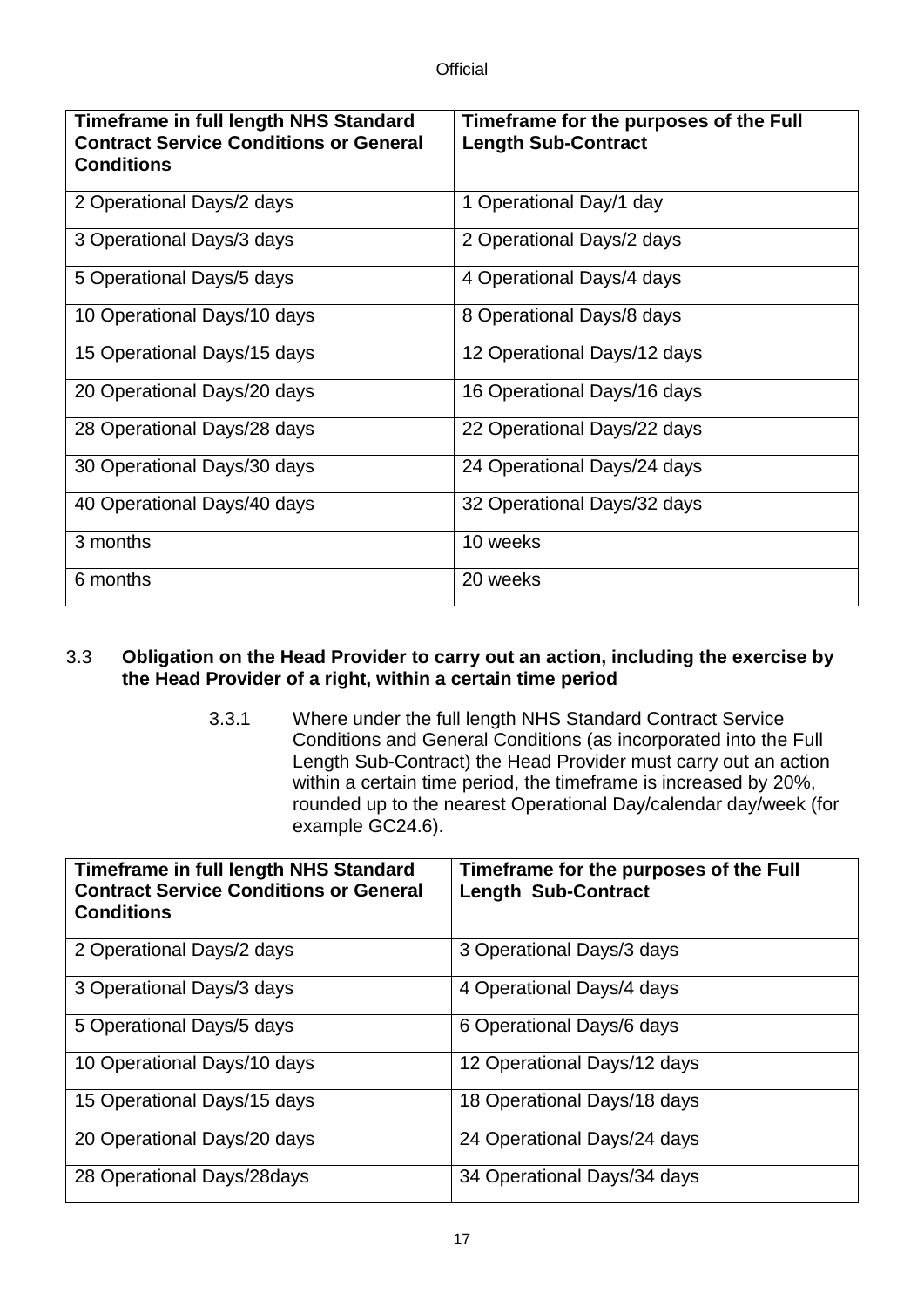| 30 Operational Days/30 days | 36 Operational Days/36 days |
|-----------------------------|-----------------------------|
| 40 Operational Days/40 days | 48 Operational Days/48 days |
| 3 months                    | 16 weeks                    |
| 6 months                    | 32 weeks                    |

## 3.4 **Notice periods for service of notice by the Sub-Contractor – Full Length Sub-Contract**

3.4.1 Where under the full length NHS Standard Contract Service Conditions and General Conditions (as incorporated into the Full Length Sub-Contract) notice periods apply to the Sub-Contractor, the notice period is increased by 20%, rounded up to the nearest Operational Day/calendar day/week.

| Notice period in full length NHS Standard<br><b>Contract Service Conditions or General</b><br><b>Conditions</b> | Notice period for the purposes of the Full<br><b>Length Sub-Contract</b> |
|-----------------------------------------------------------------------------------------------------------------|--------------------------------------------------------------------------|
| 1 month                                                                                                         | 6 weeks                                                                  |
| 3 months                                                                                                        | 16 weeks                                                                 |
| 6 months                                                                                                        | 32 weeks                                                                 |
| 12 months                                                                                                       | 63 weeks                                                                 |

#### 3.5 **Notice periods for service of notice by the Head Provider – Full Length Sub-Contract**

3.5.1 Where under the full length NHS Standard Contract Service Conditions and General Conditions (as incorporated into the Full Length Sub-Contract) notice periods apply to the Head Provider, the notice period is reduced by 20%, rounded down to the nearest Operational Day/calendar day/week (for example SC29.24).

| Notice period in full length NHS Standard<br><b>Contract Service Conditions or General</b><br><b>Conditions</b> | Notice period for the purposes of the Full<br><b>Length Sub-Contract</b> |
|-----------------------------------------------------------------------------------------------------------------|--------------------------------------------------------------------------|
| 1 month                                                                                                         | 3 weeks                                                                  |
| 3 months                                                                                                        | 10 weeks                                                                 |
| 6 months                                                                                                        | 20 weeks                                                                 |
| 12 months                                                                                                       | 41 weeks                                                                 |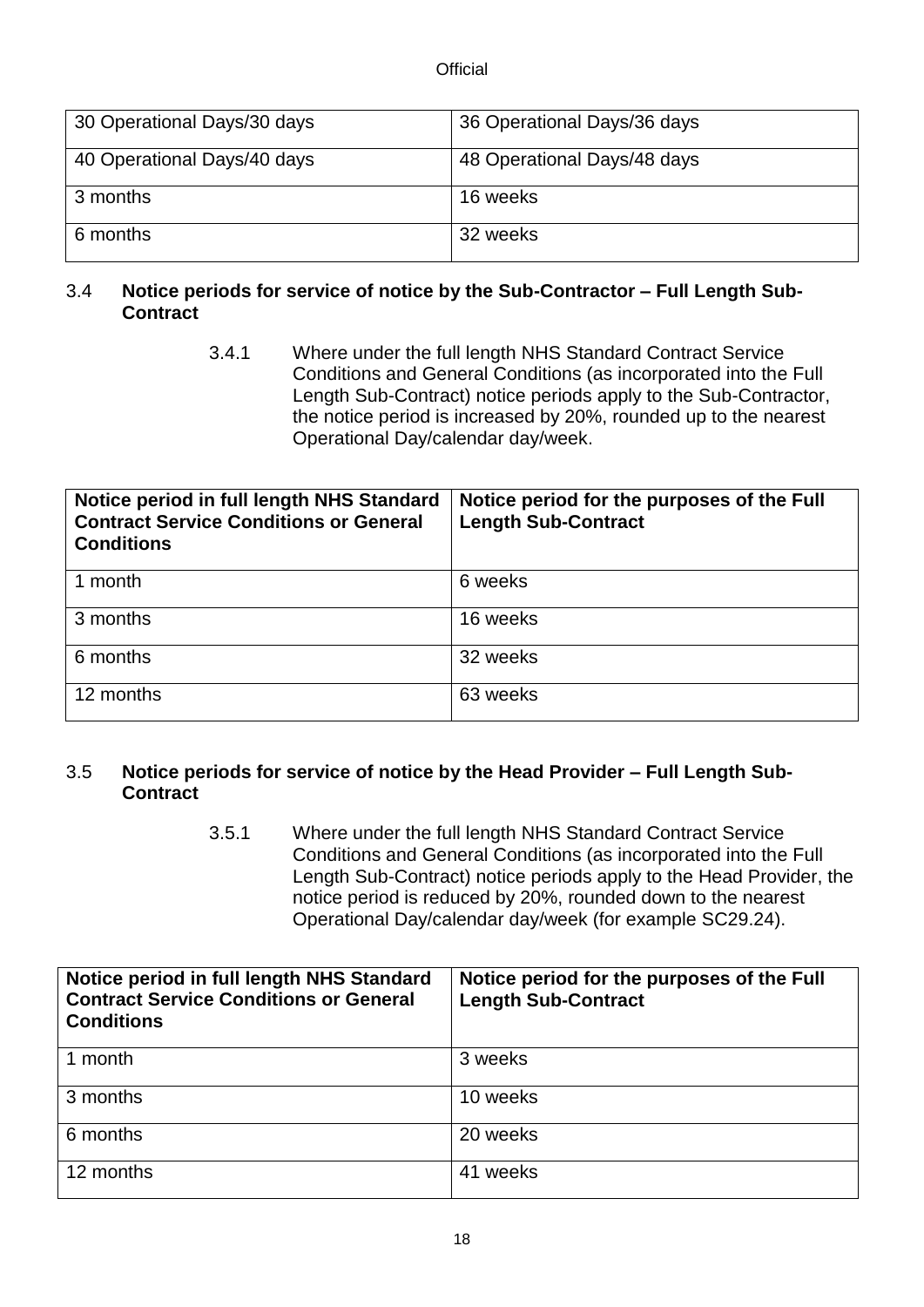# 3.6 **A few points of clarification – Full Length Sub-Contract**

- 3.6.1 Although the notice periods and timeframes have been increased or decreased to ensure consistency with and enable the Head Provider to comply with the Head Contract, they still do not give the Head Provider a great deal of flexibility. It will be important for the Head Provider to act immediately on all matters where there are deadlines or where notice periods apply. Contract managers will need to be aware of this requirement to act quickly.
- 3.6.2 These revised timeframes and notice periods apply irrespective of whether the matter relates to the Head Contract. To approach this in any other way would lead to uncertainty between the parties.
- 3.6.3 There are a few exceptions to the rule. There are some timeframes and notice periods where it is not appropriate to apply the 20% rule. This is primarily because the timescales apply to both parties acting together and it is not possible therefore to amend the provision. These exceptions are set out in Schedule 8 of the Full Length Sub-**Contract**
- 3.6.4 The timeframes and notice periods rule only applies as between the Head Provider and the Sub-Contractor. So where obligations are in respect of a third party only, the timeframe will be as set out in the full length NHS Standard Contract Service Condition or General Condition (eg SC7.3.1 where the obligation is to inform the Service User, Carer or Legal Guardian, GC12.6.1 which ensures payment of Third Party Sub-Contractors by the Sub-Contractor within 30 days).

Similarly where there is an obligation to carry out an action within a certain timeframe but this does not involve the Head Provider then the timeframe will remain as set out in the full length NHS Standard Contract. Further, where there is a generic statement such as GC20.8, which states that GC20 shall survive expiry or termination for a period of five years, it will remain as drafted in the General Condition.

- 3.6.5 All references to 'before the start of the Contract Year' and 'during the Contract Year' will be read as drafted.
- 3.6.6 18 Weeks Information and 18 Weeks Referral-to-Treatment Standard remain as drafted. Similarly all waiting times and treatment times in the Quality Requirements will remain as set out in the full length NHS Standard Contract (unless the specific Sub-Contract specifies otherwise).
- 3.6.7 Any timeframes and notice periods specified in any part of the Full Length Sub-Contract will be as set out in that Sub-Contract. The 20% construction rule only applies to timeframes and notice periods in the full length NHS Standard Contract Service Conditions,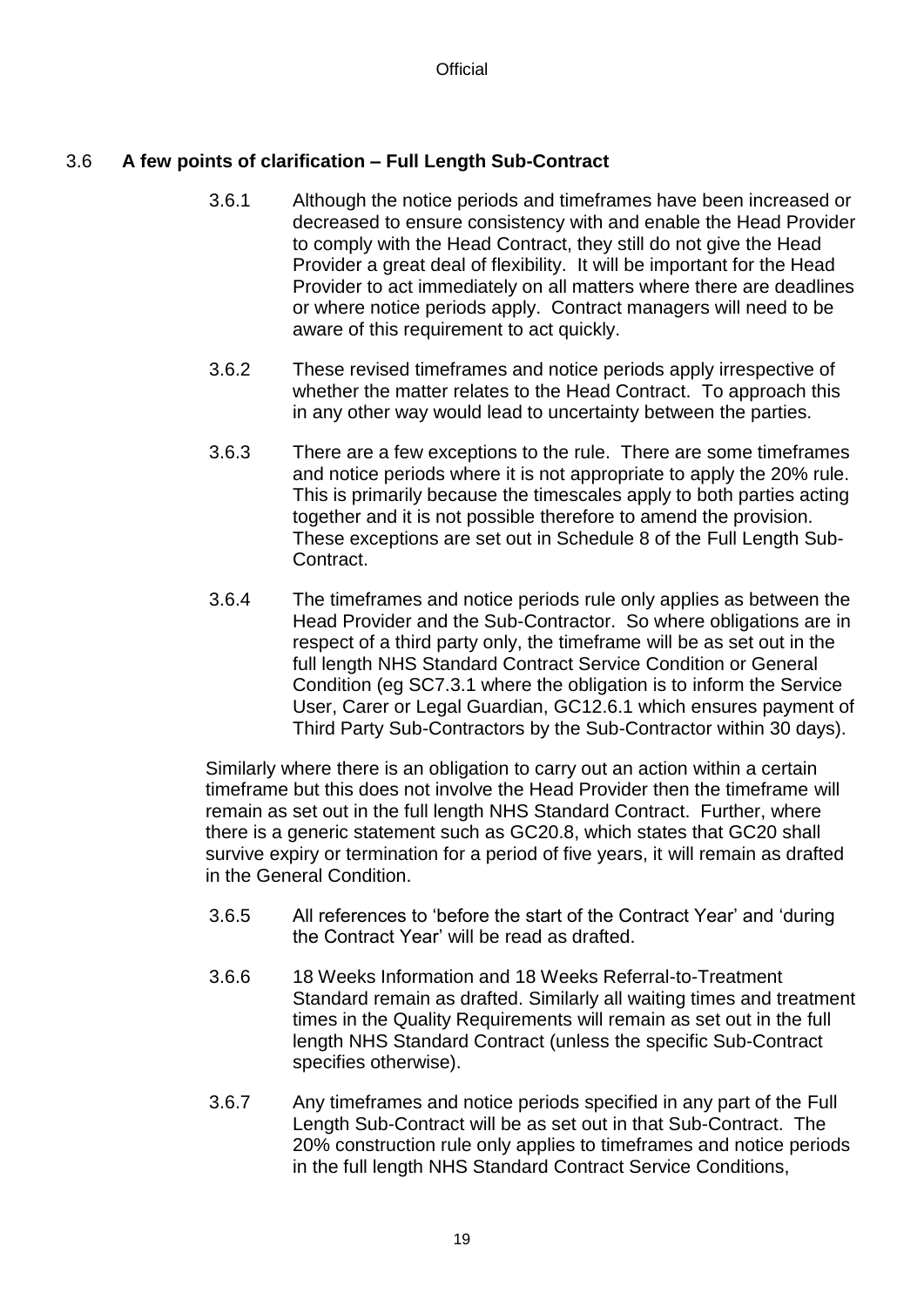General Conditions and Definitions as incorporated into the Full Length Sub-Contract.

## 3.7 **Approach to timeframes and notice periods – Shorter Form Sub-Contract**

- 3.7.1 The same general considerations apply to the Shorter Form Sub-Contract. However, we have been able to deal with timeframes and notice periods far more straightforwardly in the Shorter Form Sub-Contract, primarily because many of the more intricate areas for timing of notices etc in the full length NHS Standard Contract are omitted or dealt with in a much simpler fashion in the shorter form NHS Standard Contract.
- 3.7.2 Those that remain we have dealt with by specific provisions in the Shorter Form Sub-Contract (see particularly Sub-Contract Condition 6.5), or by guidance notes in the text highlighting the need to make appropriate allowance for notice periods under the Head Contract and to reflect them accordingly in the Sub-Contract (see particularly the Contract Summary in the Sub-Contract Particulars and Schedules).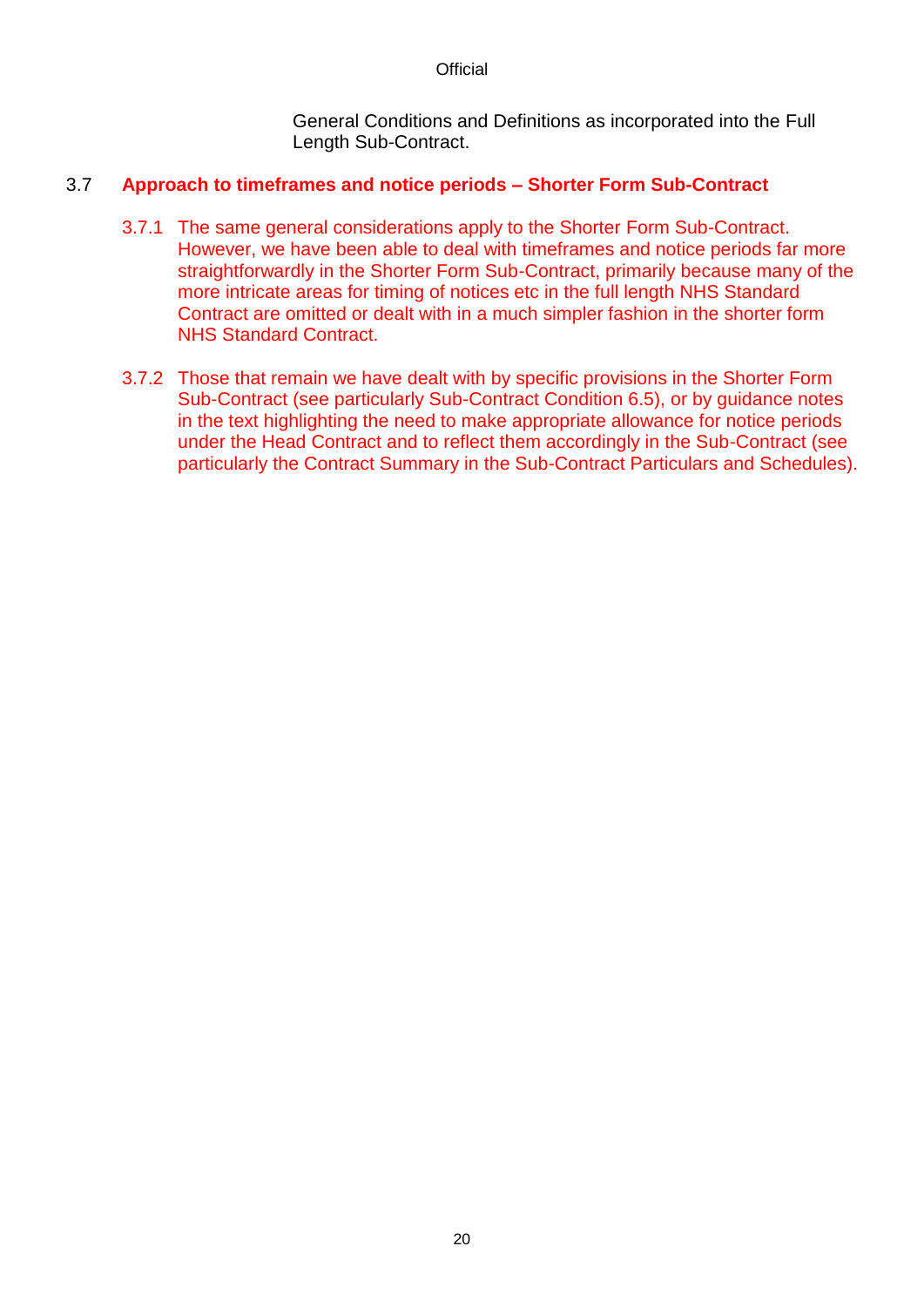# <span id="page-24-0"></span>**4 Key topics in the NHS Standard Contract**

4.1 This section sets out how some of the key topics in the NHS Standard Contract are addressed in the Standard Sub-Contract.

| <b>Approach in the NHS</b><br><b>Standard Contract</b>                                                                                                                                                                                                                       | <b>Approach in the Standard</b><br><b>Sub-Contract</b>                                                                                                  | Some issues to consider<br>when preparing the<br><b>Standard Sub-Contract</b>                                                                                                                                                                             |
|------------------------------------------------------------------------------------------------------------------------------------------------------------------------------------------------------------------------------------------------------------------------------|---------------------------------------------------------------------------------------------------------------------------------------------------------|-----------------------------------------------------------------------------------------------------------------------------------------------------------------------------------------------------------------------------------------------------------|
| <b>Service Specifications</b>                                                                                                                                                                                                                                                |                                                                                                                                                         |                                                                                                                                                                                                                                                           |
| <b>Full Length NHS</b><br><b>Standard Contract sets</b><br>out (a) mandatory<br>headings which must<br>be used but the<br>content is for local<br>determination and (b)<br>optional headings<br>which are optional for<br>use and the content is<br>for local determination. | Although one of the most<br>important parts of the<br><b>Standard Sub-Contract,</b><br>parties have total flexibility<br>as to the content.             | Schedule 2 includes<br>guidance notes for<br>consideration when<br>preparing the Sub-Contract<br>Services Specifications. The<br>Guidance to the NHS<br><b>Standard Contract also sets</b><br>out a process for developing<br>the services specification. |
| <b>Quality Requirements</b>                                                                                                                                                                                                                                                  |                                                                                                                                                         |                                                                                                                                                                                                                                                           |
| <b>Operational Standards</b><br>- apply according to<br>service category and<br>are mainly mandatory<br>with a few elements for<br>local determination.                                                                                                                      | Operational Standards in<br>the Head Contract apply<br>according to service<br>category, including any<br>elements that are for local<br>determination. | If elements for local<br>determination under the<br>Head Contract do not apply<br>in the Standard Sub-<br>Contract this must be<br>stated.<br>To avoid confusion, best<br>practice is to set out all<br><b>Operational Requirements</b>                   |
|                                                                                                                                                                                                                                                                              |                                                                                                                                                         | that apply to the Standard<br>Sub-Contract in Schedule 4<br>of the Standard Sub-<br>Contract.                                                                                                                                                             |
| <b>National Quality</b><br>Requirements - apply<br>according to service<br>category and are<br>mainly mandatory with<br>a few elements for<br>local determination.                                                                                                           | <b>National Quality</b><br>Requirements in the Head<br>Contract apply according to<br>service category.                                                 | To avoid confusion, best<br>practice is to set out all<br><b>National Quality</b><br>Requirements that apply to<br>the Standard Sub-Contract<br>in Schedule 4 of the<br><b>Standard Sub-Contract.</b>                                                     |
| Never Events - apply<br>to all service<br>categories.                                                                                                                                                                                                                        | Never Events - apply to all<br>service categories.                                                                                                      |                                                                                                                                                                                                                                                           |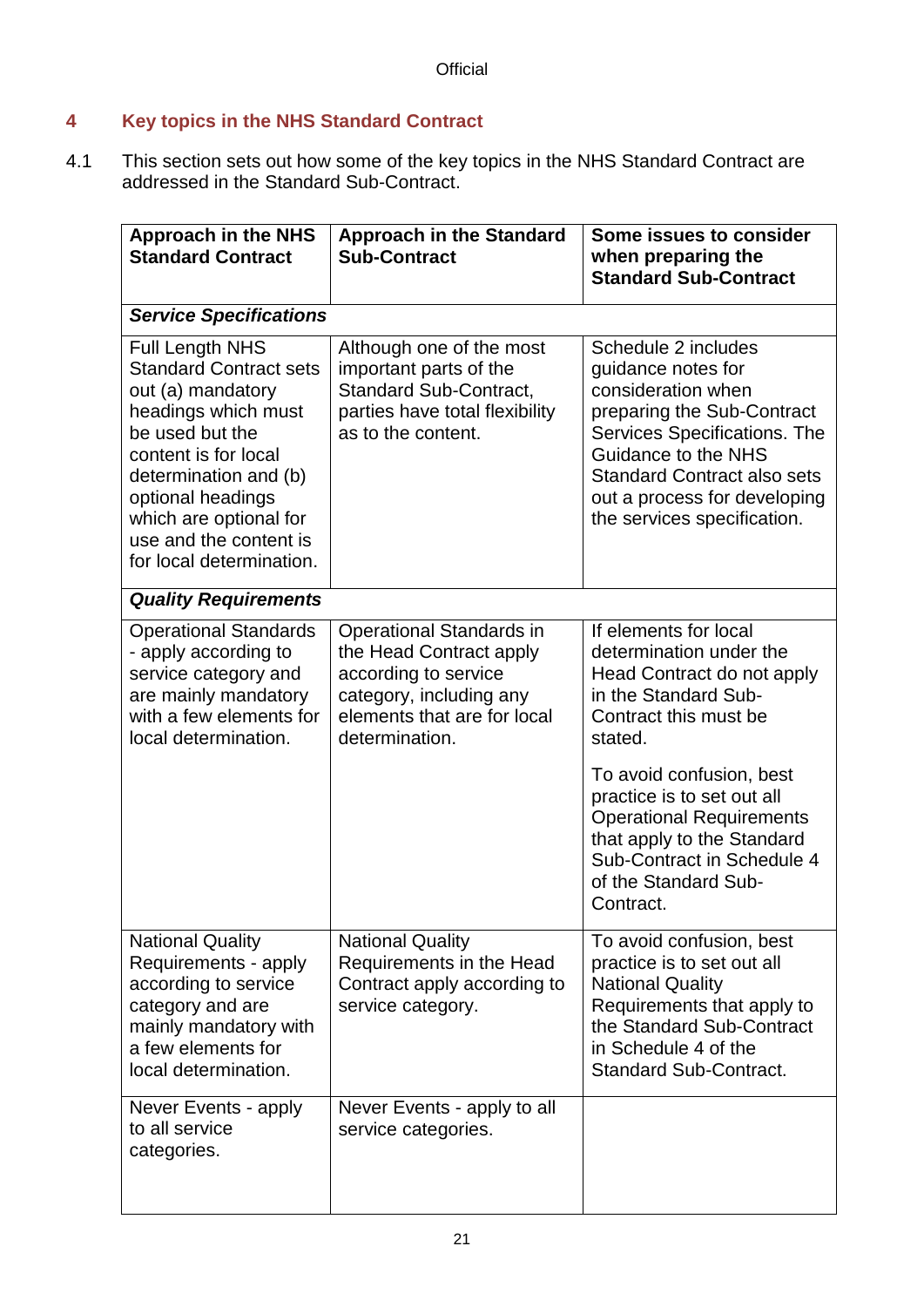| <b>Local Quality</b><br>Requirements – for<br>local determination.                                                                                                                                                                                                                                       | <b>Local Quality Requirements</b><br>- for local determination<br>between Head Provider and<br>Sub-Contractor.                                                                                                                                                                                                                 | Head Provider will want to<br>ensure these mirror those in<br>the Head Contract, as<br>appropriate to the Sub-<br>Contracted Services, and<br>should consider any other<br><b>Local Quality Requirements</b><br>that may be relevant to the<br>individual Sub-Contractor or<br>should apply across multiple<br>sub-contractors.                                                                                                                                                                              |  |
|----------------------------------------------------------------------------------------------------------------------------------------------------------------------------------------------------------------------------------------------------------------------------------------------------------|--------------------------------------------------------------------------------------------------------------------------------------------------------------------------------------------------------------------------------------------------------------------------------------------------------------------------------|--------------------------------------------------------------------------------------------------------------------------------------------------------------------------------------------------------------------------------------------------------------------------------------------------------------------------------------------------------------------------------------------------------------------------------------------------------------------------------------------------------------|--|
| <b>CQUINS</b>                                                                                                                                                                                                                                                                                            |                                                                                                                                                                                                                                                                                                                                |                                                                                                                                                                                                                                                                                                                                                                                                                                                                                                              |  |
| National CQUIN goals<br>apply.                                                                                                                                                                                                                                                                           | National CQUINs are not<br>incorporated into the<br><b>Standard Sub-Contract.</b>                                                                                                                                                                                                                                              |                                                                                                                                                                                                                                                                                                                                                                                                                                                                                                              |  |
| Local CQUIN goals to<br>be agreed between<br>Commissioner and<br>Head Provider.                                                                                                                                                                                                                          | Local Incentive Schemes -<br>to be agreed between Head<br>Provider and Sub-<br>Contractor on a case-by-<br>case basis and set out in<br>Schedule 4F of the<br><b>Standard Sub-Contract.</b><br>These can include National<br>CQUIN goals and mirror the<br>approach in the Head<br>Contract to incentivisation if<br>required. | <b>Where Local Incentive</b><br>Schemes are included in the<br>Standard Sub-Contract, do<br>remember to include how<br>performance is measured<br>and reported on and the<br>payment process.<br>Particular care should be<br>taken in developing<br>incentive schemes where<br>the Head Provider has<br>subcontracted services<br>under one Head Contract to<br>multiple sub-contractors, or<br>the Head Provider and Sub-<br>Contractor deliver services<br>across different parts of the<br>same pathway. |  |
| <b>Managing Activity and Referrals</b>                                                                                                                                                                                                                                                                   |                                                                                                                                                                                                                                                                                                                                |                                                                                                                                                                                                                                                                                                                                                                                                                                                                                                              |  |
| Activity planning: prior<br>to the start of each<br>contract year, the<br>Parties are expected to<br>agree an Indicative<br><b>Activity Plan and</b><br>(under the full length<br><b>NHS Standard</b><br>Contract) the<br>Commissioner has the<br>option to set Activity<br><b>Planning Assumptions.</b> | The same approach to the<br>Indicative Activity Plan and<br>(in the case of the Full<br>Length Sub-Contract)<br><b>Activity Planning</b><br>Assumptions are taken in<br>the Standard Sub-Contract<br>although it will be the Head<br><b>Provider setting the Activity</b><br>Planning Assumptions, if<br>required.             | Activity planning will not be<br>relevant to all sub-contracts<br>and in these circumstances<br>'not applicable' should be<br>stated in Schedules 2B (and<br>in the case of the Full<br>Length Sub-Contract 2C) of<br>the Standard Sub-Contract.<br>The associated NHS<br><b>Standard Contract Service</b><br>Conditions as incorporated<br>into the Standard Sub-                                                                                                                                           |  |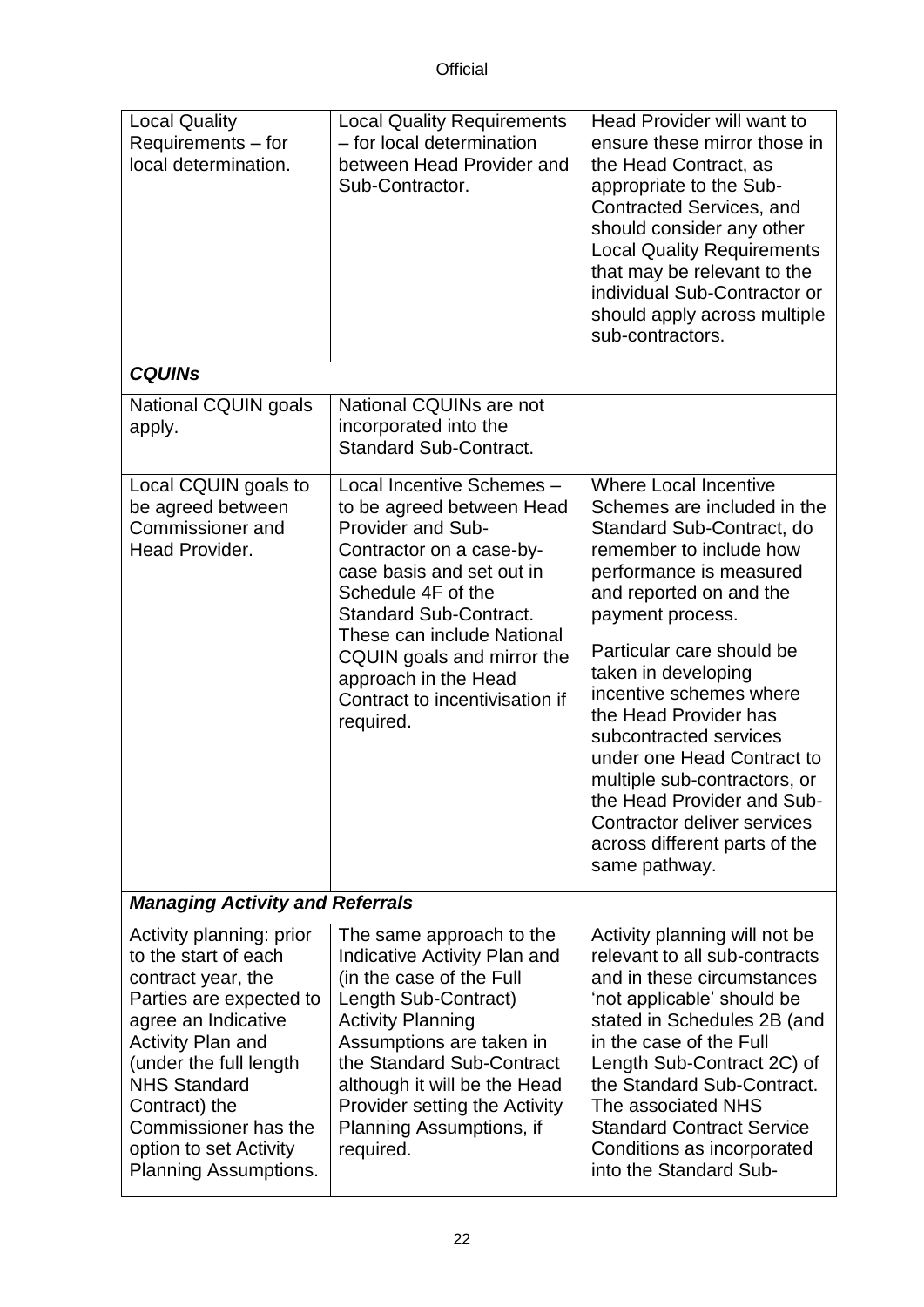|                                                                                                                                                                                                                                                                                                                                                                                                           |                                                                                                                                                                                                                                         | Contract will then not apply.                                                                                                                                                                                                                                                                                                                                               |  |
|-----------------------------------------------------------------------------------------------------------------------------------------------------------------------------------------------------------------------------------------------------------------------------------------------------------------------------------------------------------------------------------------------------------|-----------------------------------------------------------------------------------------------------------------------------------------------------------------------------------------------------------------------------------------|-----------------------------------------------------------------------------------------------------------------------------------------------------------------------------------------------------------------------------------------------------------------------------------------------------------------------------------------------------------------------------|--|
| Activity management:<br>either party must give<br>early warning of any<br>unexpected or unusual<br>patterns of activity or<br>referrals. Under the<br>full length NHS<br><b>Standard Contract this</b><br>is then addressed<br>through a range of<br>mechanisms: Activity<br>Query Notice,<br><b>Utilisation</b><br>Improvement Plan,<br><b>Joint Activity Review</b><br>and Activity<br>Management Plan. | The same approach to<br>managing activity is adopted<br>in the Standard Sub-<br>Contract, irrespective of<br>whether a Standard Sub-<br>Contract sets out an<br>Indicative Activity Plan or<br><b>Activity Planning</b><br>Assumptions. |                                                                                                                                                                                                                                                                                                                                                                             |  |
| Prior approval<br>schemes: the full<br>length NHS Standard<br>Contract sets out a<br>process for those<br>treatments or services<br>that require<br><b>Commissioner prior</b><br>approval.                                                                                                                                                                                                                | If there are any Prior<br>Approval Schemes in the<br>Head Contract that apply to<br>the Sub-Contract Services,<br>then they will form part of<br>the Full Length Sub-<br>Contract.                                                      | Consideration should be<br>given to how a Prior<br>Approval Scheme will work<br>in practice. Condition 24 of<br>the Sub-Contract Principles<br>provides for the Full Length<br>Sub-Contract to set out a<br>protocol for operating any<br><b>Prior Approval Scheme</b><br>including from whom prior<br>approval is sought (ie the<br>Head Provider or the<br>Commissioner). |  |
| <b>Reporting Requirements</b>                                                                                                                                                                                                                                                                                                                                                                             |                                                                                                                                                                                                                                         |                                                                                                                                                                                                                                                                                                                                                                             |  |
| Schedule 6B has three<br>sections: National<br>Requirements<br><b>Reported Centrally,</b><br><b>National Requirements</b><br>Reported Locally and<br><b>Local Requirements</b><br>Reported Locally. The<br>first two elements are<br>mandated. The third<br>element is for local<br>agreement.                                                                                                            | Parties have total flexibility<br>to agree appropriate<br>reporting requirements on a<br>contract-by-contract basis<br>and the requirements need<br>to be set out in Schedule 6B<br>of the Standard Sub-<br>Contract.                   | The Head Provider should<br>consider all the information<br>it will require both to<br>performance manage the<br><b>Standard Sub-Contract and</b><br>to be able to report fully<br>under the Head Contract. If<br>the Sub-Contractor is to<br>submit any reports centrally<br>then this must be stated in<br>Schedule 6B of the<br><b>Standard Sub-Contract.</b>            |  |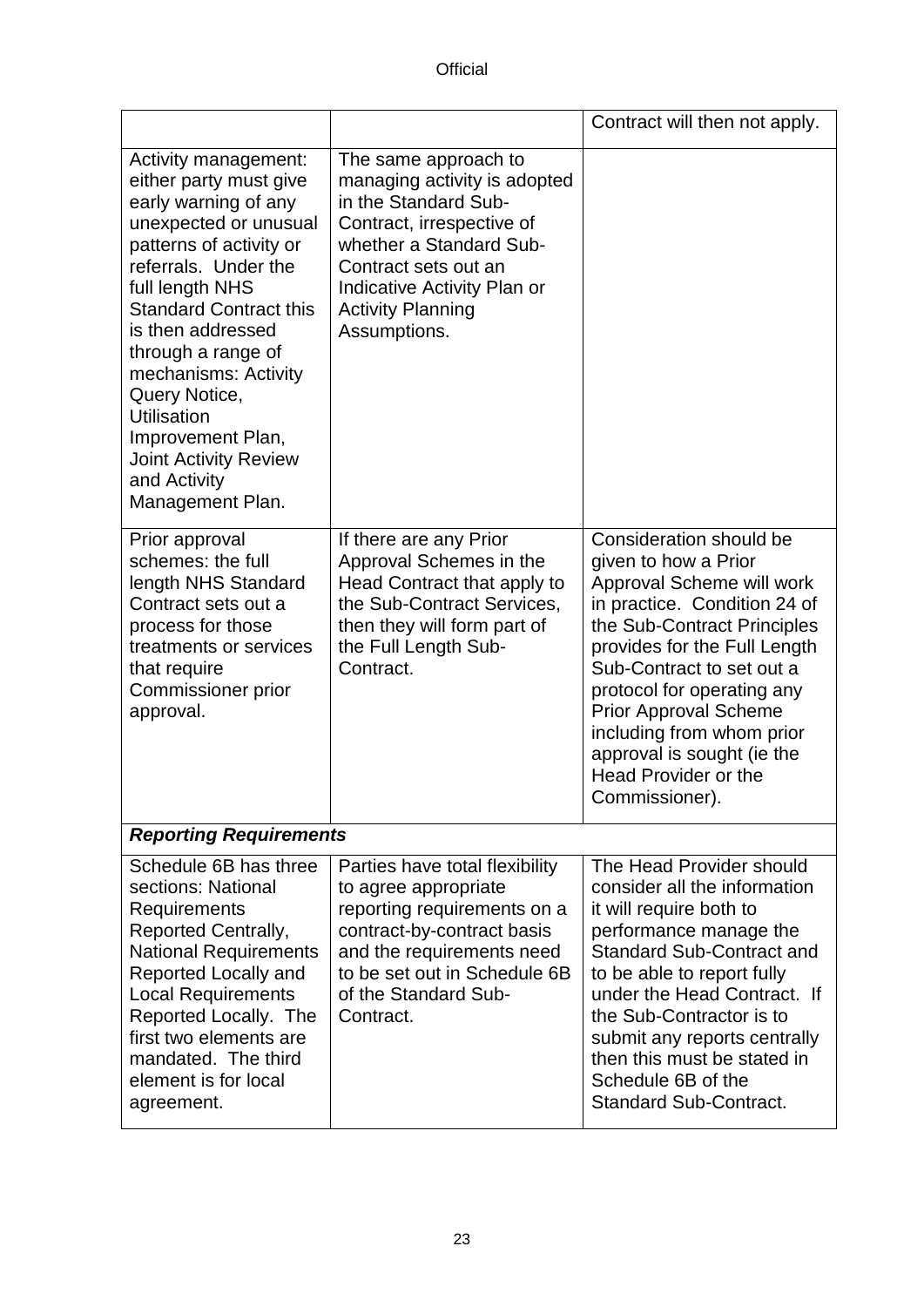| <b>Price and Payment</b>                                                                                                                                                                                                              |                                                                                                                                                                                                                                                                                                   |                                                                                                                                                                                                                                                                                                                                                                                                                                          |  |
|---------------------------------------------------------------------------------------------------------------------------------------------------------------------------------------------------------------------------------------|---------------------------------------------------------------------------------------------------------------------------------------------------------------------------------------------------------------------------------------------------------------------------------------------------|------------------------------------------------------------------------------------------------------------------------------------------------------------------------------------------------------------------------------------------------------------------------------------------------------------------------------------------------------------------------------------------------------------------------------------------|--|
| <b>National Prices apply</b><br>where applicable.<br>The right to modify or<br>vary the National<br>Prices in certain<br>circumstances as<br>permitted by the<br><b>National Tariff.</b>                                              | National Prices do not apply to<br>the Standard Sub-Contract and<br>the Head Provider and Sub-<br>Contractor agree their own<br>pricing mechanism.                                                                                                                                                |                                                                                                                                                                                                                                                                                                                                                                                                                                          |  |
| <b>Local Prices agreed</b><br>where the National<br>Tariff does not<br>specify or mandate a<br><b>National Price.</b>                                                                                                                 | Parties have total flexibility to<br>negotiate the pricing structure<br>for all Sub-Contracted Services<br>and this is then set out in<br>Schedule 3 of the Standard<br>Sub-Contract. The price can<br>always be linked to a National<br>Price and or currency if that is<br>seen as appropriate. | The Parties should<br>consider how the price<br>under the Head Contract<br>might change from year<br>to year and set out a<br>mechanism to vary the<br>price under the Standard<br>Sub-Contract. This is<br>particularly important for<br>the Head Provider where<br>the price under the Head<br>Contract could decrease<br>to reflect required<br>efficiency savings.                                                                   |  |
| Invoicing and<br>payment monthly of<br>1/12 of Expected<br><b>Annual Contract</b><br>Value.<br>Reconciliation<br>process<br>Invoicing and<br>payment monthly in<br>arrears where there<br>is no expected<br>annual contract<br>value. | The concept of Expected Annual<br>Contract Value is not used in the<br><b>Standard Sub-Contract.</b><br>Invoicing is monthly in arrears<br>within 10 days of end of the<br>relevant month.<br>Payment of undisputed invoices<br>within 30 days of their receipt.                                  | Set out the information<br>the Head Provider will<br>require with each invoice,<br>particularly if there is<br>more than one<br>commissioner.<br>Do NOT extend the 10<br>days within which the<br>Sub-Contractor must<br>submit invoices as this<br>could have a detrimental<br>impact on a Head<br>Provider's ability to<br>provide required<br>information to the<br>Commissioner and to<br>comply with reconciliation<br>obligations. |  |
|                                                                                                                                                                                                                                       |                                                                                                                                                                                                                                                                                                   | If payment is made on the<br>basis of an expected<br>annual contract value and<br>therefore there will need<br>to be a reconciliation<br>process, insert                                                                                                                                                                                                                                                                                 |  |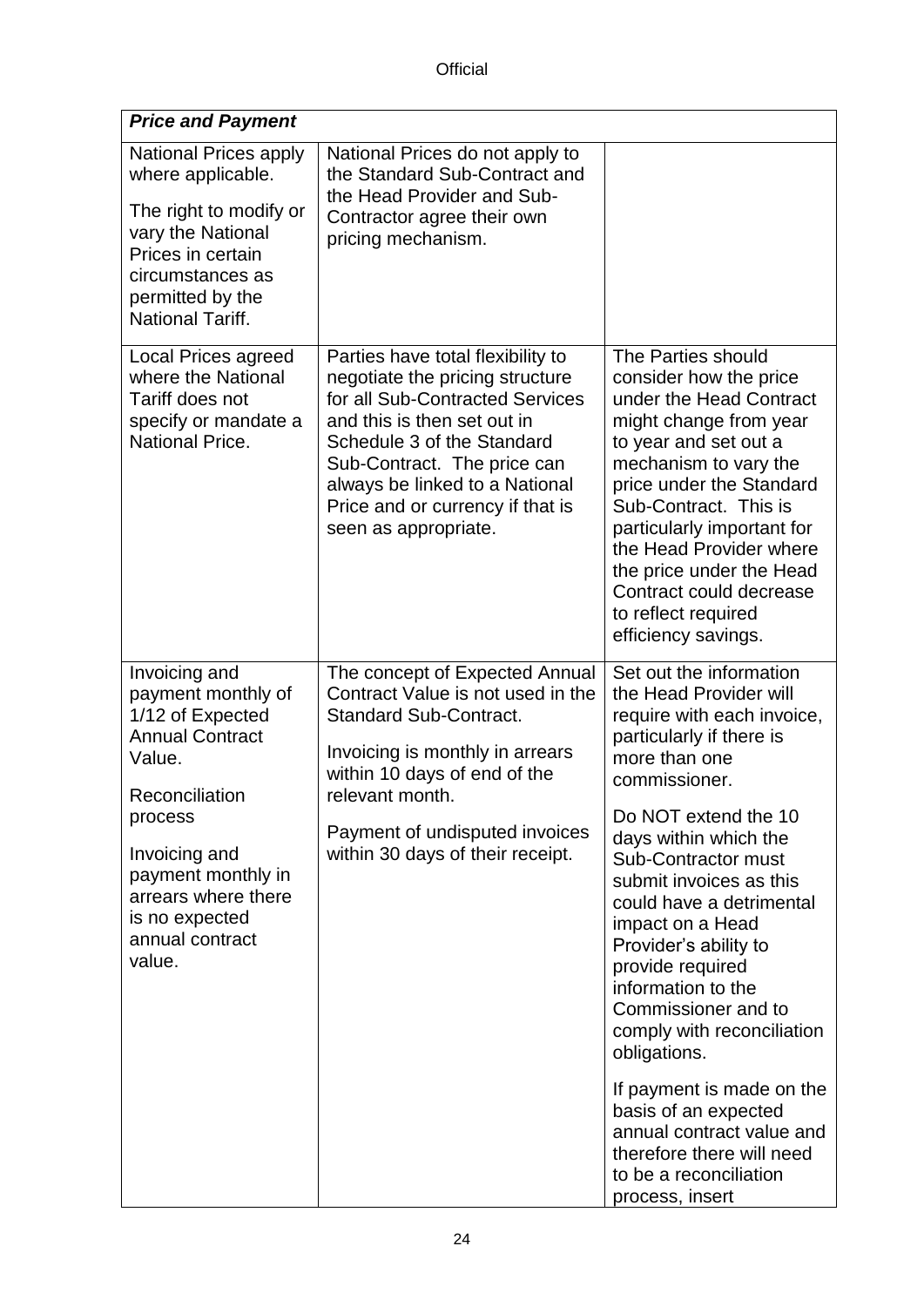|                                                                                                                                                                                                                                                                                                                                                                 |                                                                                                                                                                                                                                                                                                                        | appropriate provisions in<br>the Sub-Contract Service<br>Conditions and check the<br>related Definitions in the<br><b>NHS Standard Contract</b><br>to ensure they work in the<br><b>Standard Sub-Contract.</b>                                                                                                                                                                                                                                                                                                                                                                                                          |  |
|-----------------------------------------------------------------------------------------------------------------------------------------------------------------------------------------------------------------------------------------------------------------------------------------------------------------------------------------------------------------|------------------------------------------------------------------------------------------------------------------------------------------------------------------------------------------------------------------------------------------------------------------------------------------------------------------------|-------------------------------------------------------------------------------------------------------------------------------------------------------------------------------------------------------------------------------------------------------------------------------------------------------------------------------------------------------------------------------------------------------------------------------------------------------------------------------------------------------------------------------------------------------------------------------------------------------------------------|--|
| <b>Directly Bookable Services</b>                                                                                                                                                                                                                                                                                                                               |                                                                                                                                                                                                                                                                                                                        |                                                                                                                                                                                                                                                                                                                                                                                                                                                                                                                                                                                                                         |  |
| Under the full length<br><b>NHS Standard</b><br>Contract, the<br>Provider must<br>describe and publish<br>all relevant services<br>and associated<br>appointment slots in<br>a Directory of<br>Services and ensure<br>services are directly<br>bookable as required<br>by guidance.                                                                             | There is no obligation on the<br>Sub-Contractor to produce a<br>Directory of Services or to<br>enable the Sub-Contracted<br>Services to be directly bookable.<br>There is, however, an obligation<br>on the Sub-Contractor to<br>provide all information the Head<br>Provider requires regarding<br>appointment slots. | It may be appropriate in<br>some sub-contracting<br>arrangements,<br>particularly for larger<br>value contracts, for the<br>Sub-Contractor to comply<br>with all Choose and Book<br>requirements. In these<br>circumstances in Sub-<br><b>Contract Service</b><br>Condition 2 remove<br>reference to SC6.2 and<br>SC6.3. By doing this<br><b>NHS Standard Contract</b><br><b>Service Conditions 6.2</b><br>and 6.3 then apply in the<br>Full Length Sub-Contract.                                                                                                                                                       |  |
| <b>Term and extensions</b>                                                                                                                                                                                                                                                                                                                                      |                                                                                                                                                                                                                                                                                                                        |                                                                                                                                                                                                                                                                                                                                                                                                                                                                                                                                                                                                                         |  |
| Commissioners may<br>determine locally the<br>duration of each<br>contract. There is a<br>right to extend the<br>contract on one<br>occasion provided<br>the contract is clear<br>at the time it is<br>entered into that<br>there is a provision to<br>so extend. Guidance<br>also highlights the<br>importance of<br>consistency here with<br>procurement law. | <b>The Standard Sub-Contract</b><br>takes the same approach to<br>duration and extension.                                                                                                                                                                                                                              | When considering the<br>duration of the Standard<br><b>Sub-Contract the Head</b><br>Provider should bear in<br>mind: (a) there is a right<br>to terminate the Standard<br>Sub-Contract if the Head<br>Contract is terminated or<br>not extended (b) any<br>changes to the NHS<br><b>Standard Contract during</b><br>the term of the Standard<br>Sub-Contract are only<br>incorporated into the<br><b>Standard Sub-Contract if</b><br>they are National<br>Variations and (c) any<br>changes to the template<br><b>Standard Sub-Contract</b><br>during the term of a<br>signed Standard Sub-<br>Contract will not apply. |  |